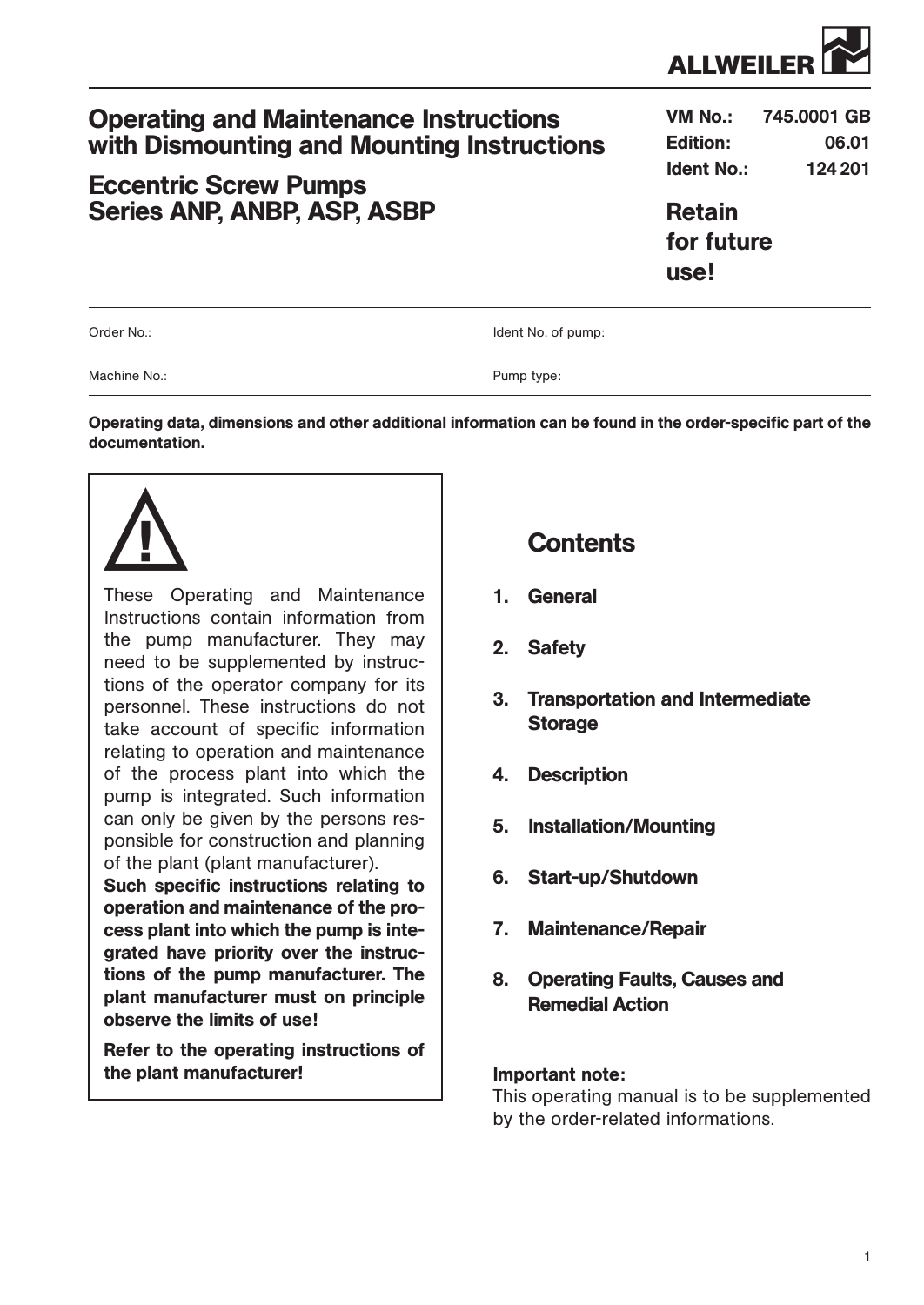

#### Table of Contents

#### 1. General

- 1.1 Application and range of utilization
- 1.2 Performance data<br>1.3 Warranty
- Warranty
- 1.4 Testing

#### 2. Safety

- 2.1 Marking of hints in the operating instructions
- 2.2 Personnel qualification and personnel training
- 2.3 Dangers in case of non-compliance with the safety hints
- 2.4 Responsible working
- 
- 2.5 Safety hints for the user/operator<br>2.6 Safety hints for maintenance, insp Safety hints for maintenance, inspection and mounting operations
- 2.7 Arbitrary reconstruction and spare parts production
- 2.8 Inadmissible modes of operation

#### 3. Transportation and intermediate storage

- 3.1 Packing
- 3.2 Transportation
- 3.3 Preservation and storage of eccentric screw pumps

#### 4. Description

- 4.1 Structural design
	- 4.1.1 Bearing and lubrication
	- 4.1.2 Shaft seal
	- 4.1.3 Dimensions/branch positions/flanges
- 4.2 Mode of operation
- 4.3 Aggregate construction
	- 4.3.1 Drive
		- 4.3.2 Shaft coupling and protection against accidental contact
		- 4.3.3 Base plate

#### 5. Installation/mounting

- 5.1 Installation
- 5.2 Foundation
- 5.3 Base plate
- 5.4 Coupling
- 5.5 Assembly of pump and drive
- 5.6 Drive by V-belt drive
- 5.7 Space required for maintenance and servicing
- 5.8 Laying of pipelines
	- 5.8.1 Nominal diameters
		- 5.8.2 Supports and flange connections
		- 5.8.3 Cleaning of pipelines prior to attachment
- 5.9 Laying of auxiliary pipelines for additional facilities
- 5.10 Safety and control devices
	- 5.10.1 Pressure gauge and vacuum gauge
	- 5.10.2 Safety element in the discharge line
- 5.11 Electric connections

#### 6. Starting/stopping

- 6.1 Preparation for starting
	- 6.1.1 Filling the pump with liquid
	- 6.1.2 Switching in the additional facilities for shaft seals (if provided)
	- 6.1.3 Quality and properties of the flushing/sealing liquid
	- 6.1.4 Switching in the additional facility for heating or cooling the suction casing (double shell casing)
	- 6.1.5 Break-away of the pump
	- 6.1.6 Control of the sense of rotation
- 6.2 Starting<br>6.2.1 S
	- Start-up
	- 6.2.2 Drive
	- 6.2.3 Checking the delivery values
	- 6.2.4 Protection against dry running

6.3.1 Shut-down 6.3.2 Measures in case of a longer shut-down period

#### 7. Maintenance/servicing

- 7.1 Maintenance
	- 7.1.1 General control
	- 7.1.2 Maintenance of components
	- 7.1.2.1 Joints of the coupling rod
	- 7.1.2.2 Bearing of the drive shaft and lubrication of the bearing
	- 7.1.2.3 Shaft seal
	- 7.1.2.4 V-belt drive
- 7.1.2.5 Drive motors and (variable-speed) gears
- 7.2 Servicing (Dismounting and Mounting Instructions)
	- 7.2.1 Dismounting the eccentric screw pump 7.2.1.1 Dismounting the stator
		- 7.2.1.2 Dismounting the rotor and rotor-side joint
		- 7.2.1.3 Dismounting the coupling rod and the driveside joint
		- 7.2.1.4 Dismounting the shaft seal and drive/hollow shaft
		- 7.2.2 Mounting the eccentric screw pump
		- 7.2.2.1 Mounting the shaft seal
		- 7.2.2.2 Mounting the drive shaft
		- 7.2.2.3 Mounting the hollow shaft
		- 7.2.2.4 Mounting the rotor and rotor-side joint 7.2.2.5 Mounting the coupling rod and the drive-side
	- ioint
- 7.2.2.6 Mounting the stator 7.3 Spare parts/replacement parts
- 7.4 Sectional drawings with list of components and recommended spare parts
- 8. Operating troubles, causes and remedial action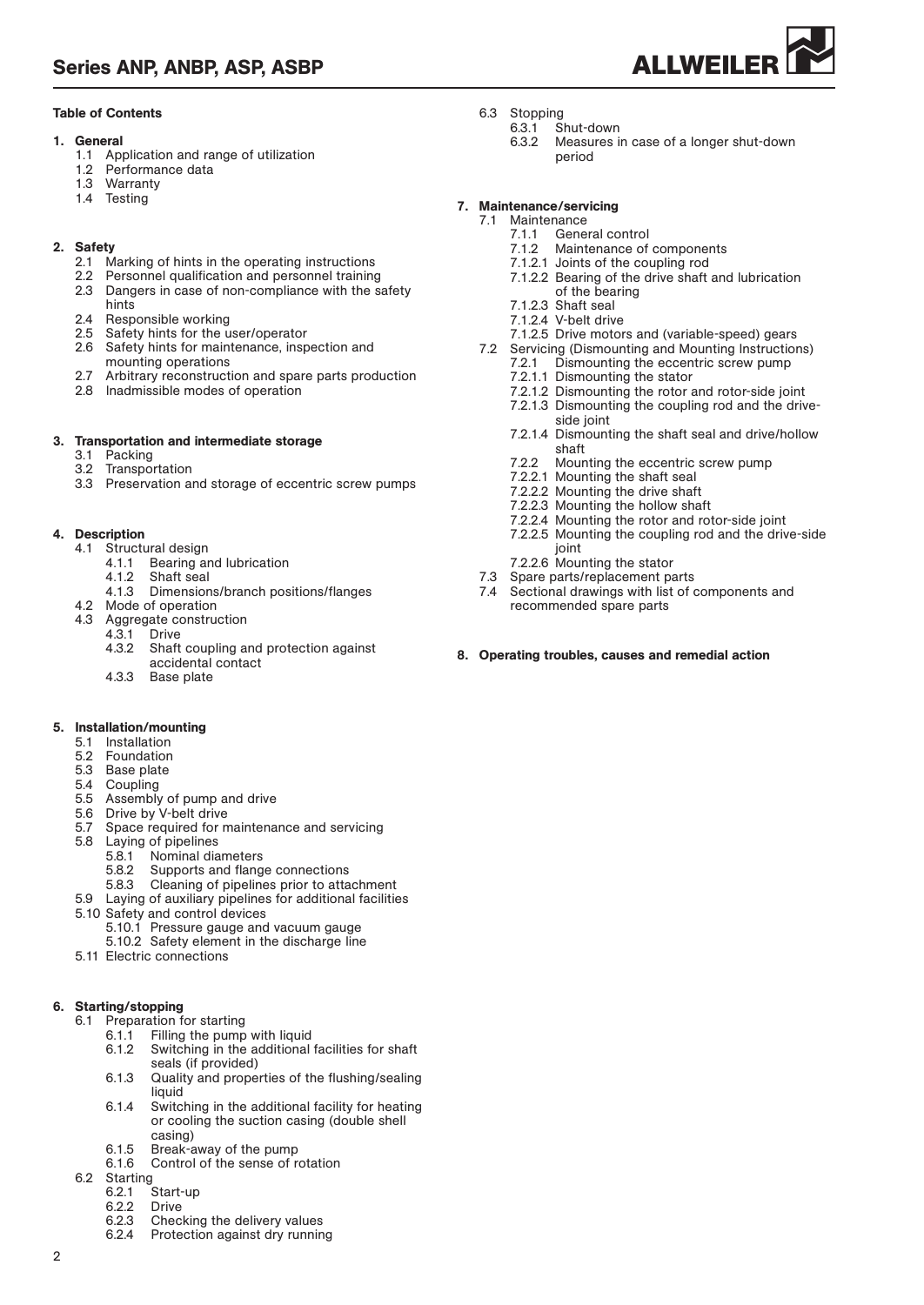

#### 1. General

1.1 Application and range of utilization

The eccentric screw pumps are self-priming, rotary positive-displacement pumps for handling and dosing low to high-viscosity, neutral or aggressive, pure or abrasive, gaseous liquids or liquids which tend to froth, even with fibre and solids contents.

**ATTENTION** The range of utilization is to be taken

#### 1.2 Performance data

The exact performance data applying to the pump are to be taken from the order data sheet.

#### 1.3 Warranty

Our liability for shortcomings in the supply is laid down in our delivery conditions. No liability will be undertaken for any damages caused by non-compliance with the operating instructions and service conditions.

If at any later date the operating conditions happen to change (e.g. different liquid pumped, speed, viscosity, temperature or pressure conditions), it must be checked by us from case to case and confirmed, if necessary, whether the pump is suited for these purposes. In case no special agreements were made, pumps supplied by us may, during the warranty period, be opened or varied only by us or our authorized contractual service stations; otherwise, our liability for any defects will cease.

#### 1.4 Testing

Prior to leaving our factory, all pumps are subjected to a leakage and performance test. Only properly operating pumps leave the factory achieving the performances assured by us. Thus, compliance with the following operating instructions ensures proper operation.

#### 2. Safety

These operating instructions contain basic hints to be observed in case of installation, operation and maintenance. Therefore, prior to mounting and commissioning, these operating instructions must by all means be read by the fitter as well as the pertinent expert personnel/customer and must always be available at the place of installation of the machine/plant.

Not only are the general safety hints listed under this main item, Safety" to be observed, but also the special safety hints such as for private use added to the other main items.

#### 2.1 Marking of hints in the operating instructions

The safety hints contained in these operating instructions which, in case of non-compliance, may cause danger to personnel, are particularly marked with the general danger symbol



#### in case of warning against electric voltage with



Safety sign according to DIN 4844–W8

For safety hints, non-compliance with which may cause dangers to the machine and its functions, the word



is added.

Hints directly attached to the machine such as

- Directional marker
- Sign for fluid connections

must by all means be observed and maintained in completely legible condition.

#### 2.2 Personnel qualification and personnel training

The personnel for operation, maintenance, inspection and mounting must have the corresponding qualification for these operations. Range of liability, competence and the supervision of the personnel must be exactly controlled by the customer. If the personnel do not have the required knowledge, same must be trained and instructed. If required, this may be effected by the manufacturer/supplier on behalf of the machine customer. In addition, it must be ensured by the customer that the contents of the operating instructions are fully understood by the personnel.

#### 2.3 Dangers in case of non-compliance with the safety hints

Non-compliance with the safety hints may result in danger not only to persons, but also to environment and machine. Non-compliance with the safety hints may lead to the loss of any claims for damages.

In detail, non-compliance may, for example, entail the following dangers:

- Failure of important functions of the machine/plant
- Failure of specified methods for maintenance and servicing
- Danger to persons by electrical, mechanical and chemical influences
- Danger to the environment by leakage of dangerous substances

#### 2.4 Responsible working

The safety hints mentioned in these operating instructions, the current national rules for the prevention of accidents as well as any internal working, operating and safety regulations of the owner must be observed.

#### 2.5 Safety hints for the user/operator

- If hot or cold machine parts lead to dangers, these parts must be protected against accidental contact at the site.
- Protection against accidental contact for moving parts (e.g. coupling) must not be removed when the machine is in operation.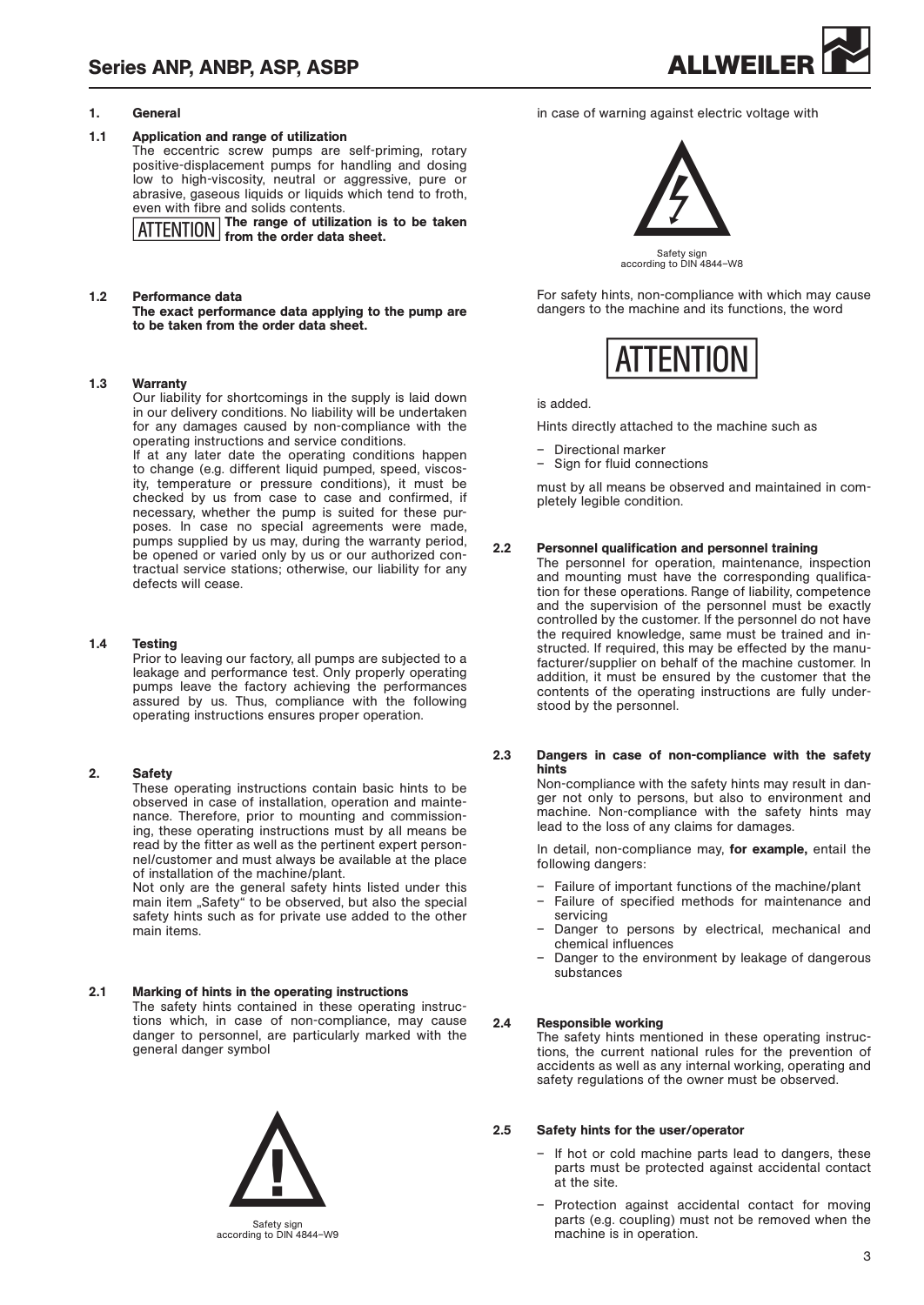

- Leakages (e.g. of the shaft seal) of dangerous materials to be handled (e.g. explosive, toxic, hot) must be discharged so as not to result in danger to persons and the environment. Legal stipulations are to be observed.
- Dangers by electrical energy are to be excluded (for details with regard hereto, please refer e.g. to the regulations of the VDE and the local energy supply associations).

#### 2.6 Safety hints for maintenance, inspection and mounting operations

The customer shall see to it that all maintenance, inspection and mounting operations are performed by authorized and qualified expert personnel who have sufficiently informed themselves by thoroughly studying the operating instructions.

Basically, operations at the machine must be performed during standstill only. The mode of operation for stopping the machine described in the operating instructions must by all means be observed.

Pumps or aggregates handling noxious liquids must be decontaminated.

Prior to restarting, the items listed in the Section "Initial Start-Up" are to be observed.

#### 2.7 Arbitrary reconstruction and spare parts production

Reconstruction of or changes to the machine are only admissible after consultation with the manufacturer. Original spare parts and accessories authorized by the manufacturer serve safety purposes. The use of other parts may cancel the liability for the consequences resulting therefrom.

### 2.8 Inadmissible modes of operation

The operating safety of the machine supplied is only ensured with due application according to Section 1 of the operating instructions. The limit values given in the data sheet must by no means be exceeded.

#### 3. Transportation and intermediate storage

#### 3.1 Packing

The symbols applied to the packing must be observed. During transportation and storage, suction and discharge side and auxiliary connections of the pump must be closed with plugs. During installation of the pump aggregate, the plugs must be removed.

#### 3.2 Transportation

Due to their weight, eccentric screw pumps and all pump aggregates are transported to the place of installation by means of a lifting appliance.

When transporting the pumps by means of a crane, the sling ropes must be placed safely around the suction casing.

In case of complete pump aggregates, a rope must be additionally fixed to the drive motor.

The sling ropes must be placed around the pump and/or the pump aggregate so that when being lifted, they are in exact balance.



Crane installation and the sling ropes must be sufficiently sized. The sling ropes must not be fixed to the suspension eyes of the motor.

3.3 Preservation and storage of eccentric screw pumps Please refer to our document VM 2102 GB/...

#### 4. Description

#### 4.1 Structural design

Self-priming, two-stage eccentric screw pump. Rotor and stator are the conveying elements. The drive torque is transmitted by the drive shaft and/or hollow shaft and the coupling rod onto the rotor.

Discharge casing, stator and suction casing are held together by external casing connecting screws (tie rods).

The shaft sealing or mechanical seal housing is arranged between discharge casing and bearing bracket and/or lantern.

#### 4.1.1 Bearing and lubrication

The coupling rod on both sides with liquid-tight encapsulated pin joints. Lubrication by joint oil.

Bearing of the drive shaft of series ANP, ASP is in the bearing bracket by grease-lubricated grooved ball bearings. Bearing of the drive/hollow shaft of series ANBP, ASBP is in the reinforced bearings of the drive.

#### 4.1.2 Shaft seal

By uncooled stuffing box or by uncooled maintenancefree, non-balanced, single or double-acting mechanical seal.

#### 4.1.3 Dimensions/branch position/flanges

The dimensions of the pump and/or pump aggregate, the branch position and flange dimensions are to be taken from the tables of dimensions.

#### 4.2 Mode of operation

Self-priming, rotary positive-displacement pump, the conveying elements of which are the rotating eccentric screw (rotor) and the fixed stator. Both meet in the cross-section at two points each which, regarded over the length of the conveying elements, form two sealing lines. The contents of the tight chambers formed as the rotor rotates are shifted axially and completely continuously from the suction to the discharge side of the pump. There is no turbulence despite the rotor rotation. The constant chamber volume excludes squeezing thus ensuring an extremely gentle low-pulsation delivery.

#### 4.3 Aggregate construction

#### 4.3.1 Drive

By non-explosion-proof or explosion-proof electric motors, geared motors or variable-speed geared motors. Other drive variants (e.g. via V-belt) are possible.

4.3.2 Shaft coupling and protection against accidental contact

Shaft coupling according to DIN 740 in case of series ANP and ASP.

A protection against accidental contact according to DIN EN 809 is attached as soon as the scope of supply comprises pump, base plate, shaft coupling and drive.<br>According to the rules for the prevention of accidents.

Exercising to the rules for the prevention of accidents,<br>the pump may be operated only with a protection<br>against accidental contact according to DIN EN 809. the pump may be operated only with a protection against accidental contact according to DIN EN 809.

If a protection against accidental contact is not supplied, it must be installed by the customer.

#### 4.3.3 Base plate

The pumps of horizontal installation, together with the drive are, as a rule, mounted on a common base plate. Base plates are provided of stainless steel.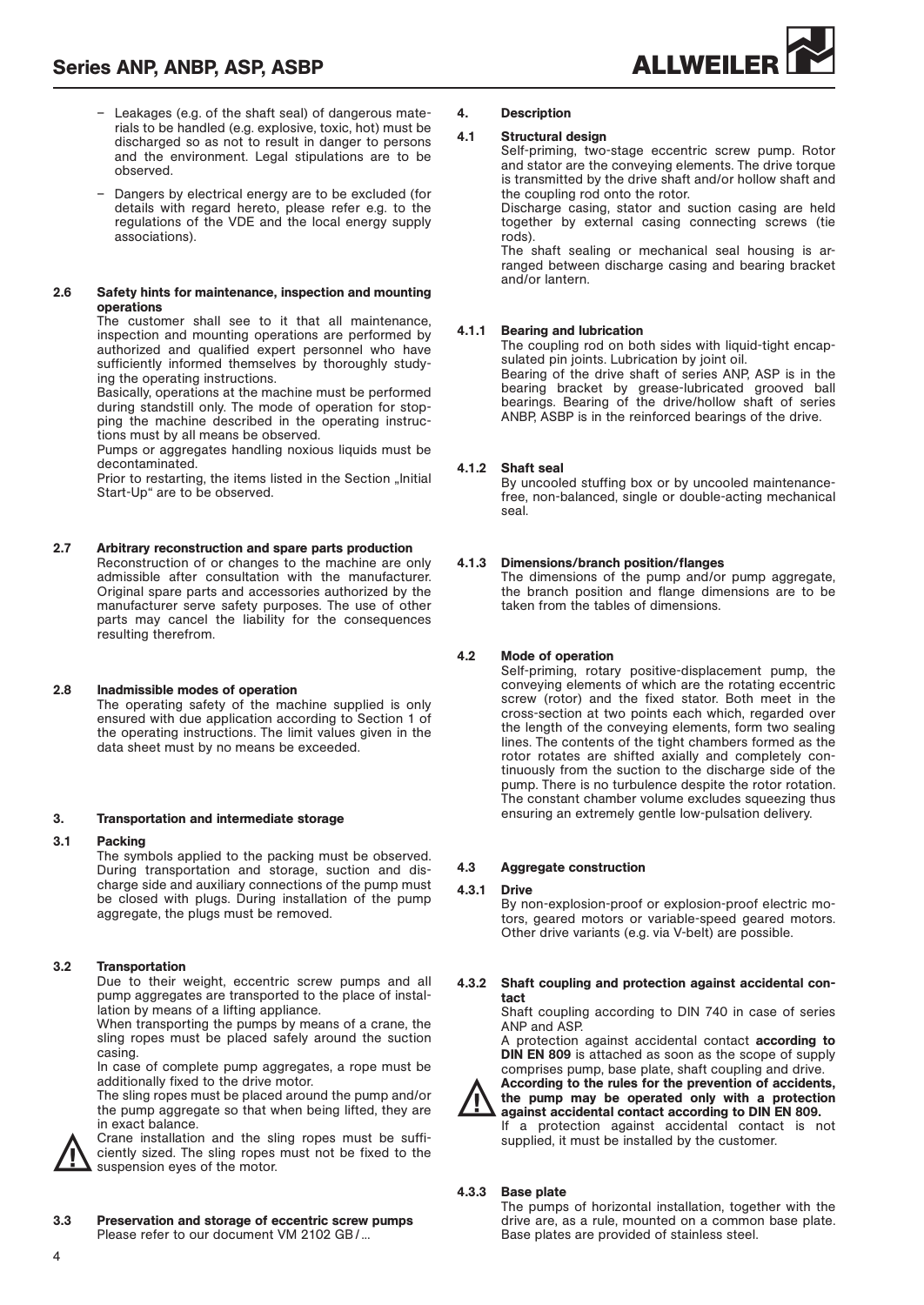

#### 5. Installation/mounting

#### 5.1 Installation

The pumps may be installed horizontally or vertically with bearing and/or drive upwards.

#### 5.2 Foundation

The foundation design depends on the size of the pump and/or the pump aggregate and the local installation conditions. For exact data on the pump and aggregate dimensions, please refer to our tables of dimensions. The foundation may be designed as concrete foundation or load-carrying foundation frame, for example of the steel type.

All foundation designs are subject to the following: The foundation must be designed so that it can take the weight of the pump aggregate on the entire surface.

#### 5.3 Base plate

The base plate must be fixed on the foundation, stressfree.

#### 5.4 Coupling

A pump aggregate supplied complete was carefully mounted at the factory. As the pump and the drive are fixed on the base plate, re-alignment of the coupling is not required.

#### 5.5 Assembly of pump and drive

The aggregate being completed at the place of service only, the coupling must be assembled as follows:

- 1. Cover pump and drive shaft end with a filmy coat of molybdenum disulfite (e.g. Molykote), and insert keys.
- 2. By means of a mounting device, push pump and motor-side coupling halves on until the shaft end is flush with the coupling hub.

If no mounting device is available, heating of the coupling halves to approx.  $100^{\circ}C$  (without rubber buffers) facilitates mounting.

- 3. By means of a grub screw according to DIN 916, fix coupling halves axially.
- 4. When assembling the pump and motor, geared motor and/or variable-speed gear it must be ensured that the coupling halves are accurately aligned. Depending on the size of coupling, the distance<br>between the coupling halves must be 2-8 mm.

5. Mount protection against accidental contact according to DIN EN 809.

#### 5.6 Drive by V-belt drive

In case of a V-belt reduction from the drive to the pump, make sure that the two V-belt pulleys are aligned in parallel.

The V-belt pulleys must be pushed onto the shaft ends as far as possible. It must be possible to regulate the tension of the V-belts sufficiently by means of a motor rocker or by means of tensioning rails. They must be slightly retightened after a short running-in period.

**ATTENTION** Excessive tensioning will destroy the **ATTENTION** anti-friction bearings of the pump. Our separate instructions – V-belt drive – VM 706.0001 GB/ Ident No. 133586 must be complied with.

#### 5.7 Space required for maintenance and servicing

 $\overline{\text{ATTENTION}}$  The pump must be accessible from all sides allowing necessary visual inspections to be performed.

For maintenance and service operations, sufficient space must be provided, especially for the replacement of the conveying elements. Stator and rotor dismounting dimensions are given in the pump and/or pump aggregate table of dimensions. In addition, see to it that all pipelines can be readily mounted and dismounted.

#### 5.8 Laying of pipelines

#### 5.8.1 Nominal diameters

The nominal diameters of the suction and discharge lines should be designed according to the nominal pump branch diameters. In case of considerable deviations, especially on the suction side, please contact the factory.

#### 5.8.2 Supports and flange connections

By way of the flange connections, the pipelines must be connected to the pump, stress-free. They must be supported close to the pump and should allow of easy screwing to avoid deformations. After the screws have been slackened, the flanges must neither be inclined nor springy nor rest on top of one another under pressure. Any thermal stresses that may occur at the pipelines must be kept away from the pump by taking appropriate measures, e.g. by the installation of compensators.

#### 5.8.3 Cleaning of pipelines prior to attachment

Prior to mounting the pump, the suction-side pipelines, slides and valves must by all means be flushed and/or cleaned.

Items left over from assembly operations, e.g. screws, nuts, welding beads, pieces of steel etc. will destroy the pump internals. Any guarantee claims will expire if and when damages are caused by such items.

#### 5.9 Laying of auxiliary pipelines for additional facilities

All auxiliary pipelines for the supply of the shaft seal and the possible double shell casing for heating and cooling of the pump are to be connected, stress-free and sealing.

In case of double-acting mechanical seal (design: G08, G09), the lines for the sealing liquid are to be laid with the largest possible flow cross section. The sealing liquid outlet is at the highest connection of the mechanical seal housing.

The flow direction of the flushing and sealing liquid is shown by means of arrows in the sectional drawings.

In order to ensure automatic ventilation, the lines must be laid continuously ascending, short and promoting easy flow.

Air bag formation and gas bubble formation are to be avoided, if required, ventilation connections must be provided. The heating/cooling liquid outlet must be connected at the highest connection of the double shell casing, if any.

#### 5.10 Safety and control devices

#### 5.10.1 Pressure gauge and vacuum gauge

A pressure gauge and vacuum gauge must be connected to the discharge and suction line.

#### 5.10.2 Safety element in the discharge line

If a shut-off element is fitted in the discharge line or if there is a possibility of the discharge line becoming blocked, a safety element must be provided. For example: by-pass with built-in relief valve, bursting disk, motor protection switch, etc.



Eccentric screw pumps are positive-displacement<br>pumps and can theoretically generate an infinitely high<br>pressure. pumps and can theoretically generate an infinitely high pressure.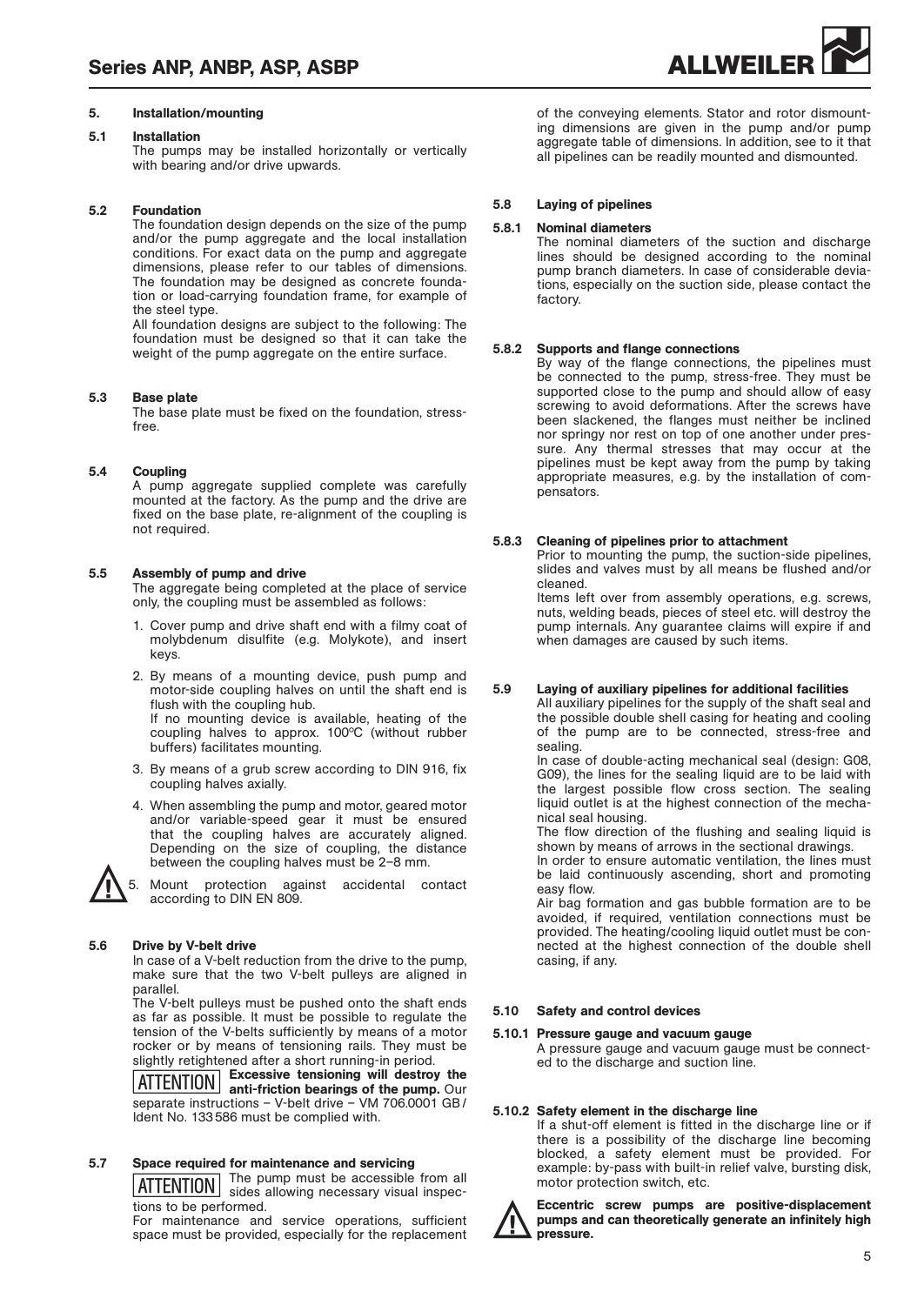With the discharge line closed, e.g. by clogging or by incidental closing of a valve, the pressure generated by the pump may reach a multiple of the admissible pressure of the plant. This may, for example, lead to the bursting of lines which must be absolutely avoided especially when handling dangerous products. Thus, appropriate safety devices must also be installed in the plant (e.g. pressure switches).

#### 5.11 Electric connections

Connection of the power supply cables of the coupled drive motor must be effected by an electrical expert according to the switching diagram of the motor manufacturer. For these purposes, the current VDE regulations and the regulations of the local energy supply association are to be observed.

Danger by electrical energy must be excluded.

#### 6. Starting/stopping

#### 6.1 Preparation for starting

#### 6.1.1 Filling the pump with liquid

 $\overline{\text{ATTENTIOM}}$  Do not allow the pump to run when dry! For initial start-up and after longer shutdown periods, the pump must be filled with liquid. Even a few revolutions without liquid can damage the stator. It is for this reason that the suction casing must be filled with water or the medium to be pumped in order to lubricate the stator and rotor before start-up. After a longer shut-down period, i.e. when it is to be assumed that the remaining liquid in the pump will have evaporated, or after a repair, the filling procedure must be repeated.

After filling, the pump is self-priming. Venting is unnecessary as a mixture of liquid and gas can be handled without any trouble.

#### 6.1.2 Switching in the additional facilities for shaft seals (if provided)

If the pumps are charged with a sealing/quench liquid, the stop valves, prior to initial start-up of the pump, must be opened and set to the pressures listed below.

– Supply of the stuffing box with flushing or sealing liquid (Designs P02, P03, P04). Note: For maintaining their function, stuffing boxes with flushing or lantern rings require a flushing/sealing liquid.

The required flushing and/or sealing liquid pressure in case of pumps with stuffing box is for stuffing box designs

 $PO2 = 0.1$  up to 0.5 bar

(above internal suction casing pressure)  $P03 = 0.5$  bar

(above internal suction casing pressure)  $PO4 = 0$  up to 0.5 bar

(For flushing and sealing liquid, please refer to Section 6.1.3 below).

– Supply of the single-acting, non-balanced mechanical seal with throttled sealing liquid outlet (Designs G04 ... G07)

Note: For maintaining their function, these mechanical seals require a flushing liquid which dissipates the generated frictional heat and limits the penetration of the liquid to be pumped into the sealing chamber.

The required flushing liquid pressure is 0.1 up to 0.5 bar above the internal suction casing pressure (for flushing liquid, please refer to Section 6.1.3 below).



– Supply of the double-acting non-balanced mechanical seal (Designs G08, G09) Note: For maintaining their function, these mechani-

cal seals require a sealing liquid which serves to dissipate the generated frictional heat and to avoid penetration of the liquid to be pumped into the sealing gap.

 $|$  ATTENTION  $|$ Prior to each start-up, the circulation of the sealing liquid must be ensured. The sealing liquid pressure must be approx. 1.5 to 2 bar above the pressure in the suction casing. The flow rate must be regulated so that the outlet temperature of approx. 60°C is not exceeded and is at least 30 K below the boiling temperature at operating pressure (for sealing liquid, please refer to Section 6.1.3 below).

#### 6.1.3 Quality and properties of the flushing/sealing liquid

**ANY ROOF MANY INCOCO ATTENTION** Any liquid may be used as sealing/flushsion resistance of all contacted parts and the consistency with the medium to be sealed. The liquid must be free from solids, must not tend to sedimentations, should have the highest possible boiling point as well as a good heat conductivity and low viscosity. Clean water of low hardness meets these demands to a high degree.

#### 6.1.4 Switching in the additional facility for heating or cooling the suction casing (double shell casing) If the pumps are equipped with this additional facility,

any and all stopping devices for heating or cooling systems must be opened. The below-mentioned pressure and temperature limits must be observed.



Supply of the cooled or heated suction casing (double shell casing) with appropriate liquid medium Only liquid media may be used as heating or cooling<br>liquid in consideration of the corrosion resistance of<br>all contacted parts. liquid in consideration of the corrosion resistance of all contacted parts.

> The maximum heating or cooling liquid pressure is 6 bar.

> The maximum heating temperature must not exceed 150 $\degree$ C in case of bearings B and C as well as 100 $\degree$ C in case of bearing E, and the cooling temperature not be fallen below -40°C.

> Note: For the design temperature, please refer to the order data sheet.

#### 6.1.5 Break-away of the pump

When starting up for the first time or after a longer shutdown period, ensure that the pump can be turned easily by the prime mover. If this is not readily possible, e.g. due to a high degree of adhesion between the rotor and stator when brand new, movement can be assisted by using a suitable tool within the key area of the drive shaft or at the hollow shaft behind the shaft seal.



#### 6.1.6 Control of the sense of rotation

The normal sense of pump rotation is anti-clockwise, looking from the drive unit towards the hollow/drive shaft. In this case, the suction connection is on the shaft seal side so that the shaft seal is relieved. In special cases, e.g. when drawing from a vacuum or when handling substances which cannot tolerate any gas inclusions, the pump rotates clockwise. Thus, the suction and discharge sides are reversed.

**ATTENTION** The sense of pump rotation must cor-<br>ATTENTION respond to the directional marker .n<sup>e</sup> in respond to the directional marker "n" in the pump name plate. Wrong sense of rotation may result in damages to the pump. For the control of the sense of rotation, the motor on/off switch is to be touched only briefly.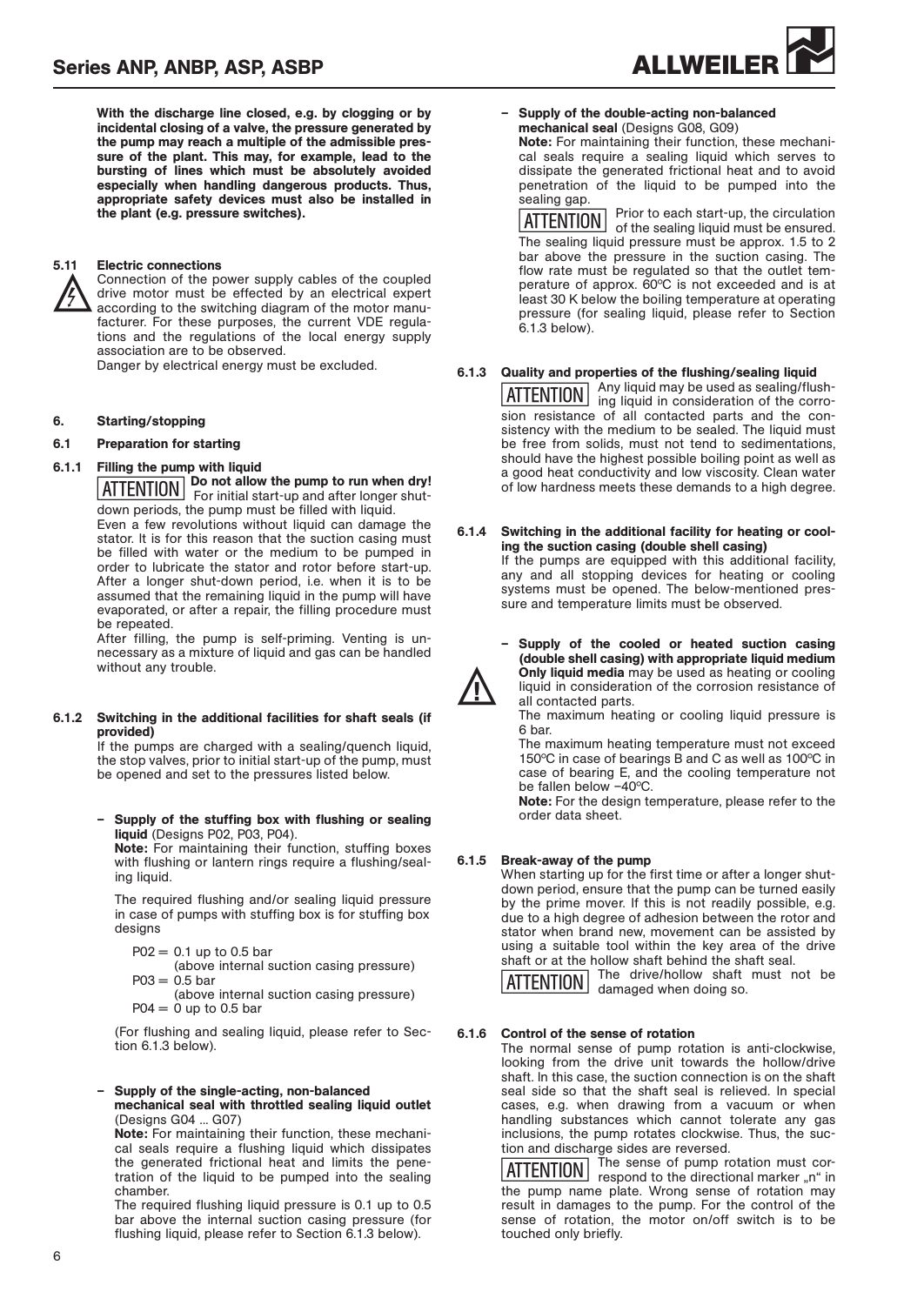

#### 6.2 Starting

#### 6.2.1 Start-up

All shut-off elements on the suction and discharge sides must be opened before starting up.

#### 6.2.2 Drive

Switch motor in. **ATTENTION** Consider product-specific particularities of the drive. Please refer to the operating instructions of the drive manufacturer.

#### 6.2.3 Checking the delivery values

After the drive has reached its operating speed, the inlet pressure and pump outlet pressure must be checked via the vacuum gauge and pressure gauge.

The motor must not be overloaded. The power consumption can be checked by means of an ammeter. In this connection, temperature and viscosity of the liquid to be handled must be checked. The values read must be checked against the order data sheet and/or acceptance report.

#### 6.2.4 Protection against dry running

If no further fluid to be pumped arrives at the suction side, the thermal energy generated in the conveying elements of the eccentric screw pump due to dry friction and churning work is no more sufficiently dissipated as a result of which the stator elastomer is thermally destroyed already after a short period of time. For the conveying elements to be protected, various dry running protection systems are available, adapted to the respective operating conditions (please contact factory).

#### 6.3 Stopping

### 6.3.1 Shut-down

Switch motor off.

#### 6.3.2 Measures in case of a longer shut-down period If a longer shut-down period is projected and there is a danger of frost, the pump must be drained. For these purposes, screw screw plug (502) out of the suction casing (505). Thereafter, the pump must be preserved (please refer to Section 3.3. above).

#### 7. Maintenance/servicing

#### 7.1 Maintenance

– For maintenance and service operations, the details listed under Section 2. Safety are to be observed. Regular control and maintenance of the pump and drive will extend the service life.

#### 7.1.1 General control

- 1. Do not allow the pump to run when dry.
- 2. The drive motor must not be overloaded.
- 3. Check suction and discharge lines for tightness.
- 4. During operation, an installed stuffing box must be slightly dripping.
	- An installed mechanical seal must not have any heavy leakage.
- 5. Observe pressure and temperature monitoring instruments, and check against the order data sheet and/or acceptance report.
- 6. Observe additional facilities such as flushing or sealing of the shaft seal, if provided.
- 7. Observe additional facilities for heating or cooling of the suction casing, if provided.

#### 7.1.2 Maintenance of components

#### 7.1.2.1 Joints of the coupling rod

The joints of the coupling rod are lubricated with Allweiler Spezialgelenköl Type B or Öl ET 1510 ISO 460 of Tribol Lubricants GmbH, Mönchengladbach, Germany; if the pumps are used for foodstuffs, with Allweiler Spezialgelenköl Type BL or Öl 1810/460 of Tribol Lubricants GmbH, Möchengladbach, Germany.

**ATTENTION** Other lubricants were not tested by us and can, therefore, not be recommended by us!

The joints are lubricated for life. However, if the pump must be opened for any other purposes, we recommend to check the cover sleeve for tightness and to change the joint oil after 8,000 working hours. For the change of the joint oil, please refer to the Dismounting and Mounting Instructions.

#### 7.1.2.2 Bearing of the drive shaft and lubrication of the bearing

The anti-friction bearings of series ANP and ASP are lubricated for life with grease .. SKF Alfalub LGMT3" or the like suited up to  $120^{\circ}$ C.

#### 7.1.2.3 Shaft seal

Shaft sealing is either via a stuffing box or a mechanical seal.

#### **Stuffing box**

Increased leakages, if any, at the stuffing box during the first operating hours normally disappear automatically during the running-in period.

If necessary, slightly tighten hexagon nuts (202) at the gland (203).

Please note that the stuffing box must be slightly leaking. This causes dissipation of the frictional heat generated at the sealing surface.

If the leakage losses increase excessively, and if leakage cannot even be reduced by repeated slight tightening of the hexagon nuts (202), the packing rings have lost their elasticity of shape and must be replaced.

#### – Dismounting the old packing rings and cleaning the shaft sealing housing

Following the pressure relief of the pump and after removal of the gland, the old packing rings can be removed. A packing puller with flexible shaft serves as tool. Thereafter, the stuffing box chamber and the drive shaft and/or hollow shaft must be carefully cleaned within the area of the packing rings. Worn drive shafts and/or hollow shafts must be replaced (refer to the Dismounting and Mounting Instructions).

#### – Mounting the packing rings

**ATTENTION** In principle, only such packing rings<br>are to be installed which correspond to the required operating conditions of the pump.

Dimensions of the packing rings for ring blanks:  $\phi$  37/25 x 6

Dimensions of the packing rings as blanks  $L_M$  x s: 104.2 x 6

For cutting purposes, we recommend the straight cut perpendicular to the shaft. In order to achieve a gap-free parallel position of the cut ends when closing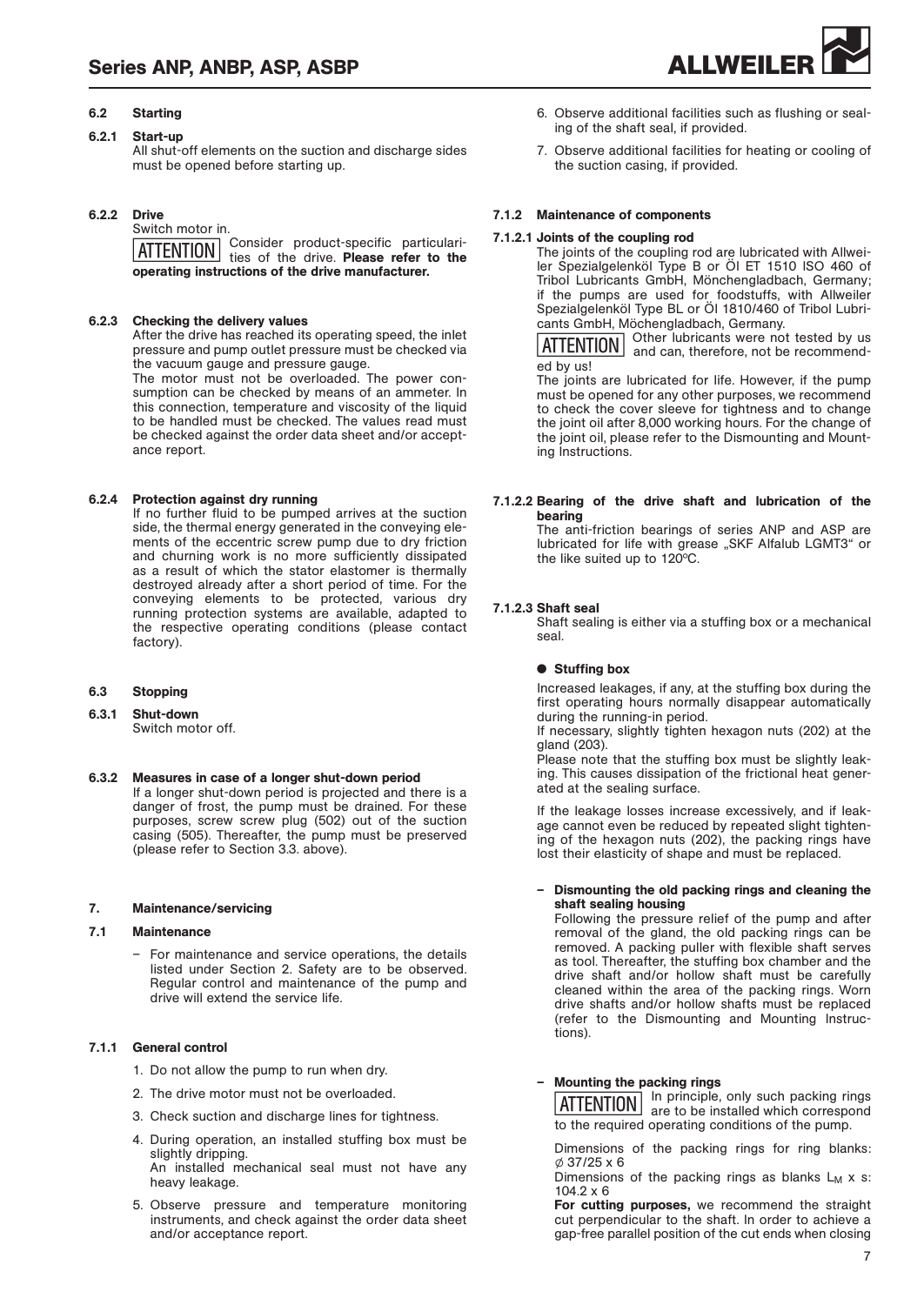

the packing ring, the cutting angle should be<br>approx. 20° to both cutting ends (please refer to Figure 1 below).



Figure 1: Cutting of packing rings

Pre-pressed packing rings or ring blanks must be carefully untwisted axially and radially to such a degree only that they can just be pushed over the shaft. Bending-up the rings may result in damage by breaking.

During installation in the packing chamber, the packing rings must be carefully re-bent into angular shape. During this process, the kerfs must be set off by 90°. By means of the gland, each ring must be individually pushed into the stuffing box chamber with the cut ends foremost. Lantern ring or flushing ring must be installed consistently.

**ATTENTION** Pointed items must never be used for<br>ATTENTION these purposes as there is a danger of Pointed items must never be used for shaft damage and deformation of the packing materials.

– Commissioning of the stuffing box after re-packing Prior to commissioning, the stuffing box must be only slightly tightened. During pump starting, 50 to 200 drops in a minute are admissible as seepage quantity. During the starting process of approx. 30 minutes, a minimum leakage of 2 to 20 drops in a minute must be set by gradually and evenly tightening the gland (203) by means of the hexagon nuts (202).

**ATTENTION** During this process, the stuffing box<br>**ATTENTION** temperature must not rise abnormally. Approx. 20 to 60°C above the temperature of the liquid pumped are admissible. In case of a sudden temperature rise, the gland must be immediately slackened and the running-in procedure repeated. The seepage can be drained through the threaded hole provided in the collecting trough of the bearing bracket.

Personal injuries and environmental damages resulting from the leakage of dangerous materials must be excluded.

#### **•** Mechanical seal

Non-balanced mechanical seals are used in any material combinations and models. The mechanical seal is maintenance-free.

In case of heavy leakage due to wear, the mechanical seal must be replaced (please refer to the Dismounting and Mounting Instructions).

**ATTENTION** As dry running of a mechanical seal must be avoided, the pump may be started in a filled condition only and, if provided, with the additional facilities switched in (please refer to Section 6.1.2 above).

#### 7.1.2.4 V-belt drive

Please refer to our maintenance instructions for V-belt drive with tensioning device VM 706.0001 GB – Ident No. 133586.

#### 7.1.2.5 Drive motors and (variable-speed) gears

Please refer to the manufacturers' operating and maintenance instructions.

#### 7.2 Servicing (Dismounting and Mounting Instructions)

#### General

On request, trained service engineers will be at your disposal for mountings and repairs.

in case of repairs performed by the customer's own personnel or our trained mechanics, it must be ensured that the pump is completely empty and clean.

This applies in particular to pumps which, in case of repair, are sent to our factory or to one of our contractual repair shops.

In protection of our staff and for reasons of environmental protection, we have to refuse to accept for repair any pumps filled with liquid pumped. Otherwise, we will have to charge the customer/operator with the costs for an ecologically acceptable waste disposal.

In case of repair of pumps operated with dangerous materials  $$\circ$  and/or liquids harmful to the environment,$ the customer/operator must advise hereof his own and/or our local mounting personnel or, in case of return, our factory and/or contractual service shop of his own accord. In such a case, evidence of the liquid handled, e.g. in the form of a DIN safety data sheet will have to be presented to us when requesting a service engineer.

#### **1** Dangerous materials are:

- Toxic substances
- Substances detrimental to health
- Caustic substances
- Irritants
- Explosive materials
- Fire-promoting, highly, easily and normally inflammable materials
- Carcinogenic substances
- Foetopathic substances
- Genes-changing substances
- Substances which are dangerous to human beings in any other way

When working locally, the customer's own and/or our mounting personnel must be referred to dangers which may be caused in connection with repairs.

The most important dismounting and mounting operations are described in these instructions. The mounting steps described in the individual sections must be consistently observed.

#### 7.2.1 Dismounting the eccentric screw pump

Prior to commencing the dismounting, the following operations must be performed:

- Disconnect power supply cable from the motor. Motor must not be capable of being started.
- All shut-off elements in the supply and discharge line must be closed.
- Drain the liquid to be pumped from the suction casing. For these purposes, screw out screw plug (502).
	- Note: Use collecting tank.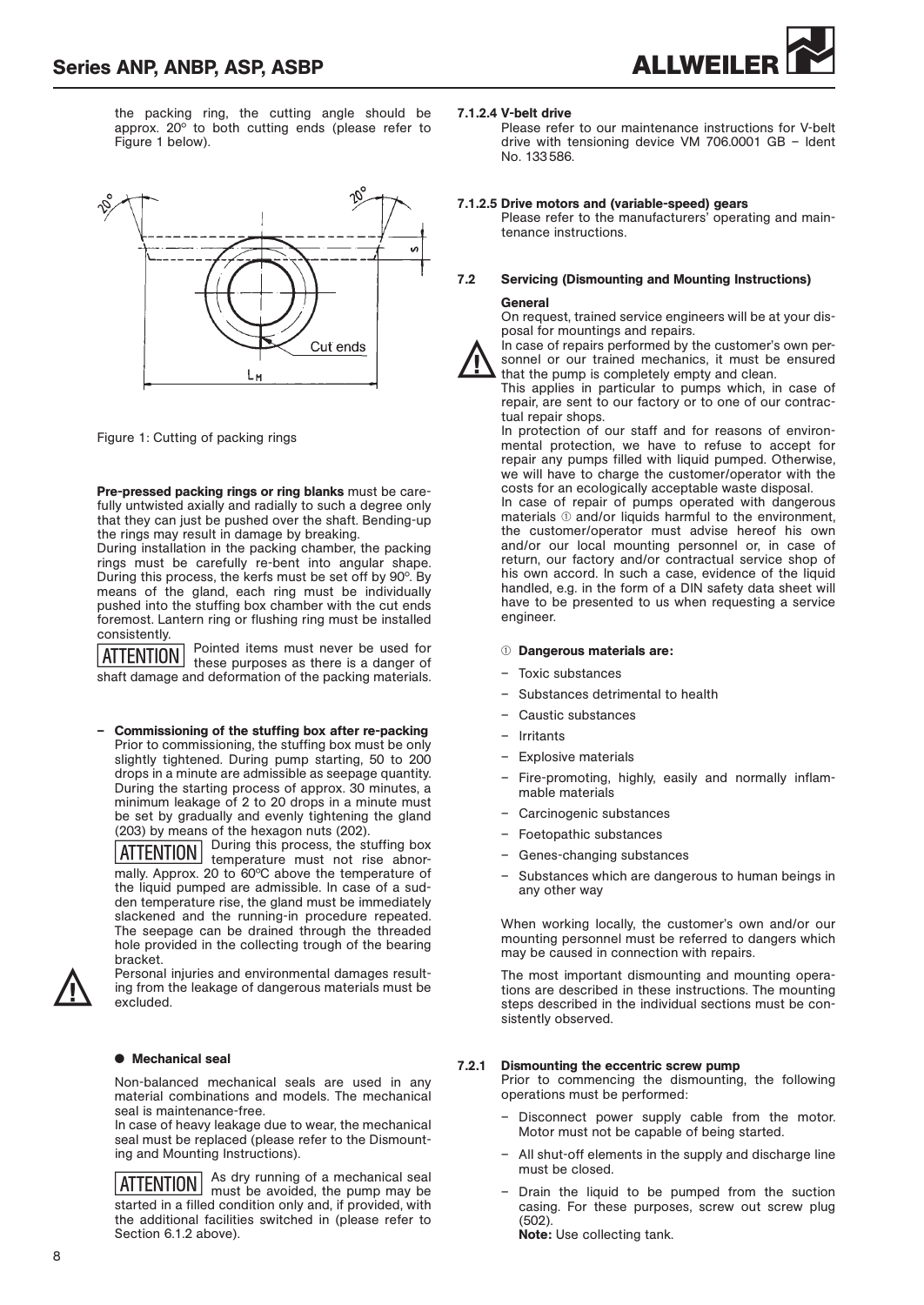

- Dismount protection against accidental contact.
- Dismount supply and discharge line as well as all auxiliary pipelines.
- Loosen screws at the pump feet, and screw out.

#### 7.2.1.1 Dismounting the stator

- Remove hexagon nuts (609) and washers (610) from the tie rods (611).
- Withdraw discharge casing (504).
- Remove tie rods (611).
- Withdraw stator (402) from rotor (401). Note: In case of stiffness, turn stator (402) simultaneously by means of chain tongs. For these purposes, fix drive shaft (118) and/or hollow shaft (125).
- For stators of plastic or metal, remove stator gaskets (403) and (404).

#### 7.2.1.2 Dismounting the rotor and rotor-side joint

Dismounting of the rotor and the rotor-side joint is effected following the dismounting of the stator (402). Please refer to Section 7.2.1.1 above.

- Withdraw suction casing (505) over the rotor (401). In doing so, see to it that the precision-machined rotor is not damaged.
- Remove gasket for suction casing (501).
- Cut buckle on clamping band (306) with a metal saw, and with a screw driver, press out to both sides. Remove clamping band (306) from the cover sleeve (308) (please refer to Figure 2 below).



Figure 2: Removal of the clamping band.

- By means of a screw driver, lift cover sleeve (308) and withdraw axially towards the coupling rod (307).<br>Collect oil filling in a tank.
- 

– Drive retaining sleeve (304) over the collar of the coupling rod (307). In doing so, do not deflect coupling rod (307) (please refer to Figure 3 below).





- Eject coupling rod pin (301).
- By means of a brass ejector, drive out the two bushes for coupling rod pin (303) by one half. For these purposes, incline coupling rod (307) (please refer to Figure 4 below).



Figure 4: Dismounting the bushes for coupling rod pin.

- Remove rotor (401) from the coupling rod (307).
- By means of a brass mandrel, completely drive bush for coupling rod pin (303) out of the rotor (401).
- 7.2.1.3 Dismounting the coupling rod and the drive-side joint Dismounting of the coupling rod and the drive-side joint is effected following the dismounting of the stator (402) and the rotor (401). Please refer to Sections 7.2.1.1 and 7.2.1.2 above.
	- Dismount drive-side joint as described under Section 7.2.1.2 above.
	- Withdraw coupling rod (307) from the drive shaft (118) and/or hollow shaft (125).
	- By means of a brass mandrel, completely drive bush for coupling rod pin (303) out of the drive shaft (118) and/or hollow shaft (125).

#### 7.2.1.4 Dismounting the shaft seal and drive/hollow shaft

Note: In case of pumps with shaft seal by stuffing box, the packing rings can be exchanged without dismounting the drive and/or hollow shaft, as described under Section 7.1.2.3 above. Dismounting of the drive and/or hollow shaft is required whenever the pump is equipped with a mechanical seal. In case of damages to the drive and/or hollow shaft within the area of the shaft seal, the pump must also be dismounted, as described hereinafter.

- Dismount stator (402) (please refer to Section 7.2.1.1 above).
- Withdraw suction casing (505) over the rotor (401). In doing so, see to it that the precision-machined rotor is not damaged.
- Remove gasket for suction casing (501).

#### $\bullet$ Dismounting the stub shaft

- Remove locking device for the retaining pin (124), if provided.
- Eject retaining pin (123) from the hollow shaft (125).
- Eject hollow shaft (125) with all parts of the shaft seal out of the bearing bracket (110) and/or lantern (122).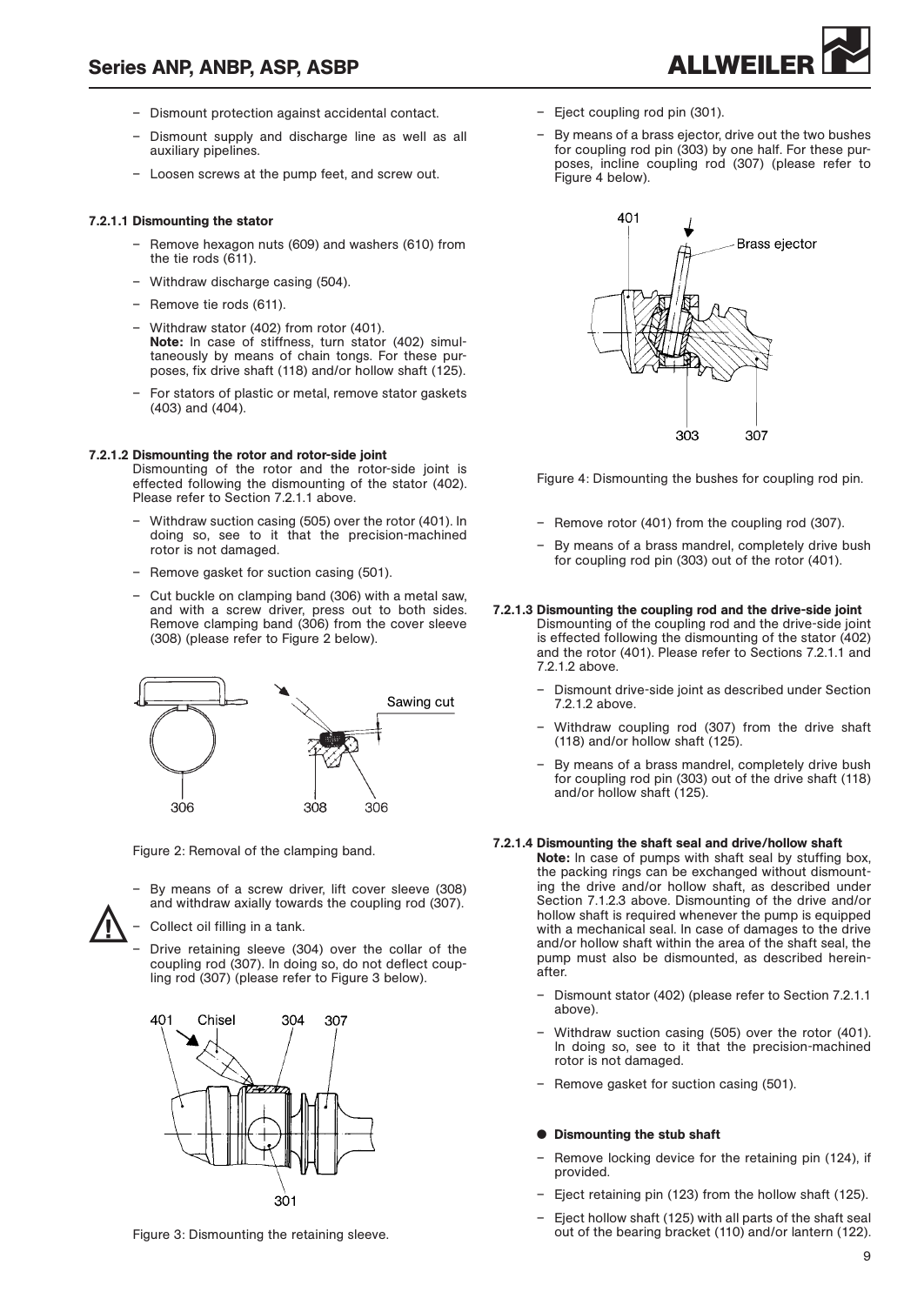

- **•** Dismounting the drive shaft
- Withdraw coupling half and/or V-belt pulley, and remove key (101).
- Pull flinger ring (114) against gland (203).
- Loosen circlip (127) and pull out of the groove.
- Eject drive shaft (118) with all mounted parts out of the bearing bracket (110).
- Withdraw radial bearing (103).
- Remove spacer sleeve (102).
- Remove drive-side circlip (121) and spacer ring (129).
- Withdraw axial bearing (104).
- Remove pump-side circlip (121).
- Withdraw flinger ring (114).

#### • Dismounting the stuffing box

- Remove self-locking hexagon nut (202) and gland (203).
- Pull shaft sealing housing (204) from the drive shaft (118) and/or hollow shaft (125).
- Remove stuffing box packing (207) in case of model P02 including flushing ring (208), and in case of models P03 and P04 including lantern ring (209) from the shaft sealing housing (204).

#### **• Dismounting the mechanical seal, single-acting**

– Withdraw mechanical seal housing (214) with atmosphere-side stationary seal ring of the mechanical seal (219) from the drive shaft (118) and/or hollow shaft (125).

Note: Particularly see to it that the casing with stationary seal ring of the mechanical seal is withdrawn concentrically and not canted to avoid damages to the stationary seal ring.

- Press stationary seal ring of the mechanical seal and O-ring out of the mechanical seal housing (214). See to uniform pressure distribution.
- Drive out locking pin (220).
- Undo grub screws, if provided, in the rotating part of the mechanical seal (219), and withdraw mechanical seal from the drive shaft (118) and/or hollow shaft (125).

 $\boxed{\text{ATTENTION}}$  Before undoing the grub screws, mechanical seal on the hollow shaft or drive shaft. Do not push O-rings over the pressure marks caused by the screws!

- **•** Dismounting the mechanical seal, single-acting with throttled sealing water outlet
- Dismounting as for mechanical seal, single-acting.
- Remove mechanical seal cover (215) and O-ring (218).

#### **• Dismounting the mechanical seal, double-acting**

– Withdraw mechanical seal housing (214) with atmosphere-side stationary seal ring of the mechanical seal (219) from the drive shaft.

Note: Particularly see to it that the casing with stationary seal ring of the mechanical seal is withdrawn concentrically and not canted to avoid damages to the stationary seal ring.

- Remove O-ring (218).
- Undo grub screws in the rotating part of the mechanical seal (219) and pull off mechanical seal from the drive shaft (118).

 $\overline{\text{ATTENTION}}$  Before undoing the grub screws, mark or measure the position of the mechanical seal on the shaft wear sleeve or drive shaft. Do not push O-rings over the pressure marks caused by the screws!

- Pull off mechanical seal cover (215) with productside stationary seal ring of the mechanical seal (219) from the drive shaft (118). Note: Particularly see to it that the mechanical seal cover with stationary seal ring of the mechanical seal is withdrawn concentrically and not canted to avoid damages to the stationary seal ring.
- Press stationary seal rings of the mechanical seals and O-rings out of the mechanical seal housing (214) and mechanical seal cover (215). See to uniform pressure distribution.
- Remove locking pin (220).

#### 7.2.2 Mounting the eccentric screw pump

#### General

Mounting of the individual pump components is effected after careful cleaning analogously in reverse order.

#### 7.2.2.1 Mounting the shaft seal

#### $\bullet$  Mounting the stuffing box

- Push shaft sealing housing (204) onto the hollow shaft (125) and/or drive shaft (118).
- In case of model P02 including flushing ring (208) and in case of models P03 and P04 including lantern ring (209), install stuffing box packing (207) in the shaft sealing housing (204). Please also refer to Section 7.1.2.3 – Mounting new packing rings.

#### $\bullet$  Mounting the mechanical seal, general

Mechanical seals are high-quality precision parts. The mounting instructions of the mechanical seal manufacturers must be observed. Careful handling and extreme cleanliness during mounting are a condition of proper functioning. To facilitate mounting, surfaces on which O-rings are sliding, may be lubricated with lubricants such as silicon oil, Polydiol or soft soap.

 $\overline{\text{ATTENTION}}$  Do not use ordinary oil.

Note: See to it that the parts sliding on each other are only exchanged in pairs. When using double PTFE-coated O-rings, see to it that the joint of the outer coating points against the mounting direction as otherwise, opening and/or withdrawal of the coating may be effected (please refer to Figure 5 below).



Figure 5: Joint of the outer coating points against the mounting direction.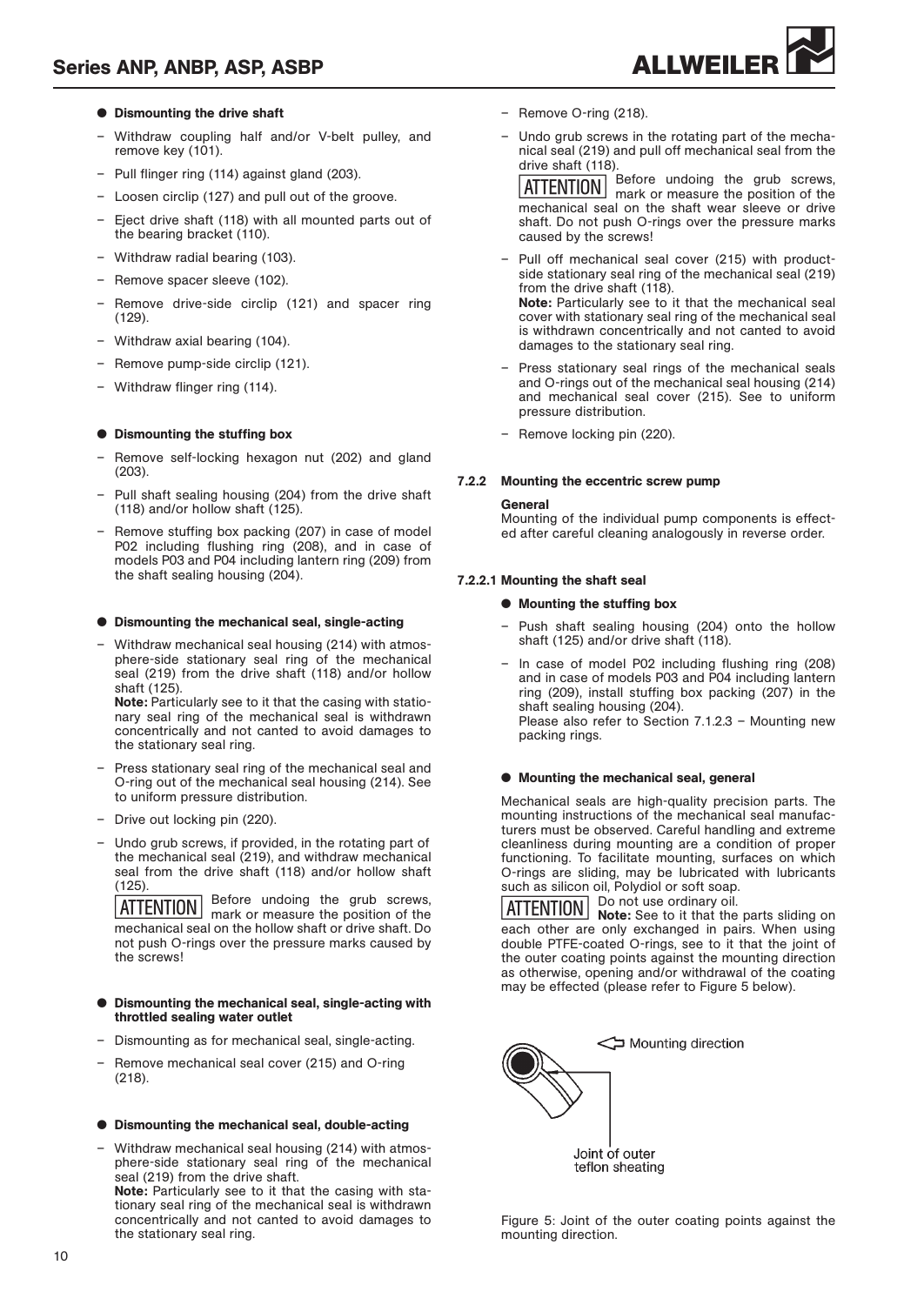

- $\bullet$  Mounting the mechanical seal, single-acting
- Drive locking pin (220) into the mechanical seal housing (214).
- Concentrically press stationary seal ring of the mechanical seal (219) with O-ring into the cleaned mechanical seal housing (214).

Note: See to uniform pressure distribution and locking pin. Locking pin (220) must not protrude to the inside.

- Push rotating part of the mechanical seal (219) onto the drive shaft (118) and/or hollow shaft (125). Note: Observe exact installation dimension and/or position of the mechanical seal as marked for dismounting.
- Insert grub screws, if provided, in the rotating part of the mechanical seal (219) with screw locking agent Loctite No. 241 or similar, and tighten.
- Push mechanical seal housing (214) with stationary seal ring of the mechanical seal (219) over the drive shaft (118) and/or hollow shaft (125). Note: When pushing the mechanical seal housing onto the drive shaft, see to it that the mechanical seal housing is not canted to avoid damages to the stationary seal ring of the mechanical seal.

#### $\bullet$  Mounting the mechanical seal, single-acting with throttled sealing water outlet

- Push mechanical seal cover (215) with O-ring (218) over the drive shaft (118) and/or hollow shaft (125).
- Mounting the mechanical seal as for mechanical seal, single-acting.

#### $\bullet$  Mounting the mechanical seal, double-acting

- Beat locking pin (220) into the mechanical seal cover (215), and mount O-ring (218).
- Concentrically press stationary seal ring of the mechanical seal (219) with O-ring into the mechanical seal cover (215). Note: See to uniform pressure distribution and

locking pin. Locking pin (220) must not protrude to the inside.

- Push mechanical seal cover (215) over the drive shaft (118).
- Subsequent mounting of the mechanical seal is effected as described under Section – Mounting the mechanical seal, single-acting.

#### 7.2.2.2 Mounting the drive shaft

Note: The pumps are provided with ball bearings lubricated for life. For re-mounting, the ball bearings must be provided with a sufficient grease filling.

- If required, carefully clean ball bearings with Diesel fuel. The contact faces being bright and undamaged, the ball bearings (103) and (104) can be re-used. If this is not the case, the ball bearings must be replaced.
- Fill ball bearings (103) and (104) with bearing grease. The grease filling is applied as described below.
	- 1. Fill hollow spaces between the rolling bodies up to approx. 30 to 50% with grease.
	- 2. Scrape off excessive grease (most suitably with your fingers, do not use any metallic object).

#### Bearing greases

For the lubrication of the ball bearings it is recommend to use the below-listed bearing greases or equivalent. The order of producers is no quality ranking.

| Producer  | Brand name               | Designation<br>to DIN 51825 |  |  |
|-----------|--------------------------|-----------------------------|--|--|
| AGIP      | Agip GR MU3              | K3K-20                      |  |  |
| ARAI      | Aralub HL3               | K3K-20                      |  |  |
| ВP        | <b>BP Energrease LS3</b> | K3K-20                      |  |  |
| ESSO      | <b>BEACON 3</b>          | K3N-30                      |  |  |
| Fuchs     | RENOLIT FWA 220          | K3N-20                      |  |  |
| Klüber    | MICROLUBE GL 263         |                             |  |  |
| Mobil-Oil | Mobilux 3                | K3K-20                      |  |  |
| Shell     | Shell Alvania Fett R3    | K3N-30                      |  |  |
| SKF       | K3K-30                   |                             |  |  |

If the listed bearing greases are not available, we recommend in any case a multi-purpose grease on lithium basis.

Grease mixture with grease grades of different basic oils and thickeners leads to a reduction of the lubricating properties and must therefore be avoided.

- Push flinger ring (114) on.
- Insert pump-side circlip (121).
- By means of a suitable pipe length, press greased axial bearing (104) with sealing washer to the outside over the inner bearing ring onto the drive shaft (118). Slightly oil bearing surface previously.
- Insert spacer ring (129) and drive-side circlip (121).
- Mount spacer sleeve (102), and fill the chamber between spacer sleeve (102) and drive shaft (118) approx. 90% with bearing grease.
- By means of a suitable pipe length, drive greased radial bearing (103) with sealing washer to the outside over the inner bearing ring onto the drive shaft (118). Slightly oil bearing surfaces previously.
- By means of a suitable pipe length, press drive shaft (118) with all mounted parts over the outer bearing ring into the bearing bracket (110). Slightly oil bearing surfaces previously.
- Insert circlip (127).
- Push flinger ring (114) against the bearing.
- Insert key (101) in the drive shaft (118) and lock by two punch marks on the front side.

#### 7.2.2.3 Mounting the hollow shaft

 $\overline{\text{ATTENTION}}$  Prior to mounting the hollow shaft  $(125)$ , coat the entire surface of the drive shaft (118) and/or shaft of the drive with Klüber paste 46 MR 401 of Klüber, Munich. Mount hollow shaft (125), insert retaining pin (123) and secure with locking device for retaining pin (124), if any.

#### 7.2.2.4 Mounting the rotor and rotor-side joint

– With a brass drift, drive bushes for coupling rod pin (303) half-way into rotor (401).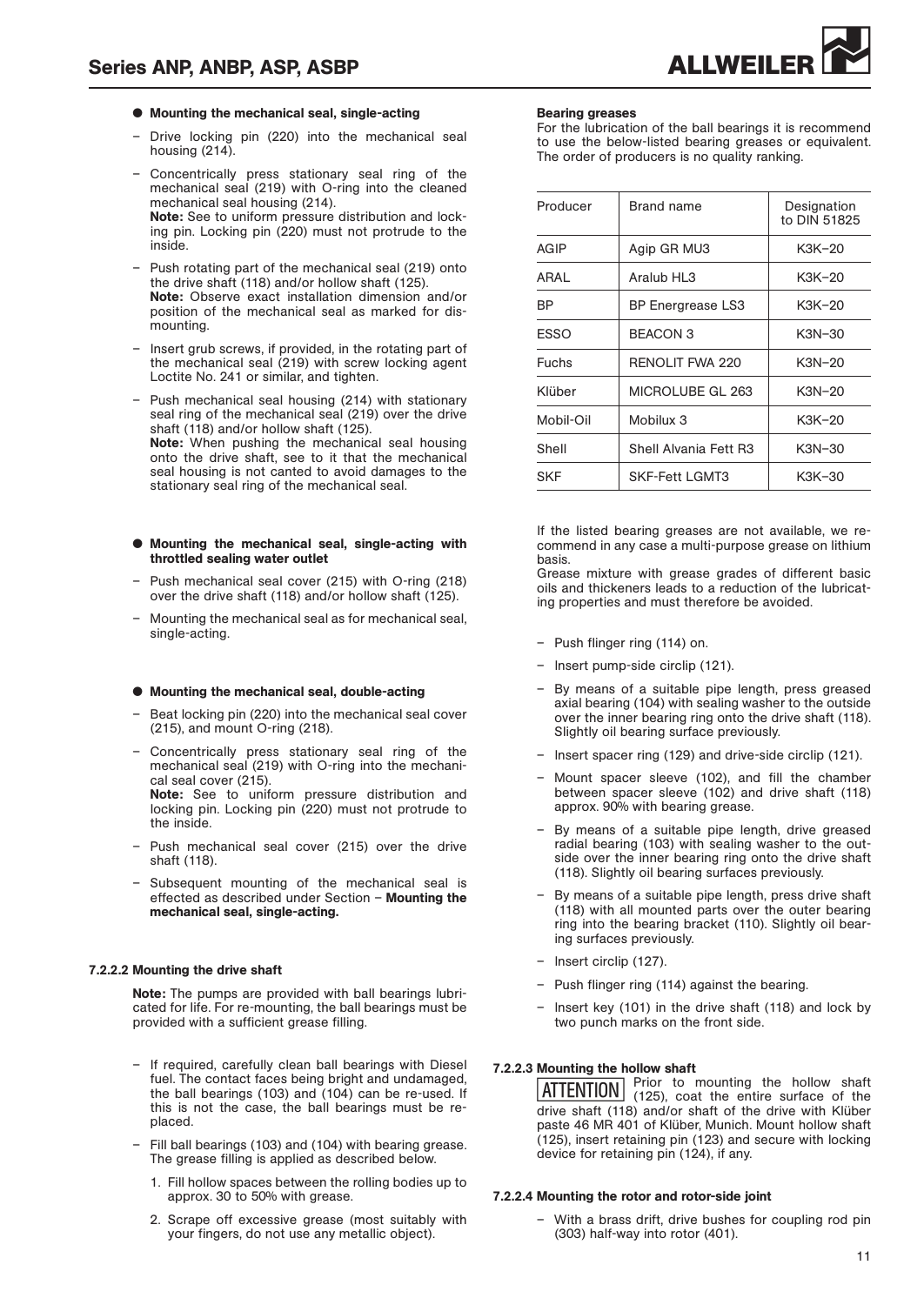

- Push clamping bands (306), cover sleeves (308) and retaining sleeve (304) onto the shank of the coupling rod (307).
- Push coupling rod (307) into the head of the rotor (401).
- Push coupling rod pin (301) into the coupling rod (307), and drive in bushes for coupling rod pin (303) completely.
- Polish retaining sleeve (304) at the outside diameter, if necessary, with emery, and mount on the head of the rotor (401).
- Following mounting of the retaining sleeve (304), secure same against axial displacement on the head of the rotor (401).

 $\boxed{\text{ATTENTION}}$  for these purposes, drive face of the retaining sleeve (304) into the groove at the head of the rotor (401) with one punch mark (please refer to Figure 6 below).



Figure 6: Locking the retaining sleeve.

- Mount cover sleeve (308) with screw driver, lift top with screw driver, run spray pipe of the oil can under the sleeve and fill the space in the joint with Allweiler Spezialgelenköl Type B or Öl ET 1510 ISO 460 of Tribol Lubricants GmbH, Mönchengladbach, Germany. If used for foodstuffs, with Allweiler Spezialgelenköl Type BL or Öl 1810 / 460 of Tribol Lubricants GmbH, Möchengladbach, Germany. Filling quantity 4  $\text{cm}^3$ .
- Check whether bent loop of the clamping band (306) rests against the clamping band buckle. If not, press against by means of commercial flat pliers (please refer to Figure 7 below).



Figure 7: Press clamping band loop against clamping band buckle.

– Place clamping bands (306) in the surrounding grooves of the cover sleeve (308), and clamp. Note: For these purposes, the clamping tool bearing the designation PoK-It II must be used:

Note: Proper clamping of the clamping bands (306) is shown in Figure 8 below.



Figure 8: Clamping of clamping bands.

– When using clamping tool PoK-It II, bend clamping band (306) after clamping at the clamping band buckle by swinging the clamping tool so that the band cannot glide back through the buckle. After bending at the clamping band buckle, the clamping band must be sheared with sheet metal shears and the cutting edges deburred (please refer to Figure 9 below).



Figure 9: Bending and shearing of the clamping band.

 $\overline{\text{ATTENTION}}$  Check whether the clamping band is bent so that it cannot glide back through the clamping band buckle (please refer to Figure 9 above). If this was not achieved, the clamping band must be removed and replaced by a new one.

#### 7.2.2.5 Mounting the coupling rod and the drive-side joint

- Mount drive-side joint as described under Section 7.2.2.4 above against the drive shaft (118) and/or hollow shaft (125).
- In doing so, push coupling rod into the joint head of the drive shaft (118) and/or hollow shaft (125).
- Secure retaining sleeve (304) as depicted with a center punch mark.
- Mount cover sleeve (308), fill joint space with joint lubricant (305) and fix clamping bands as described.
- Insert gasket for suction casing (501).
- Push suction casing (505) over the rotor (401). In doing so, make sure that the precision-machined rotor is not damaged.

#### 7.2.2.6 Mounting the stator

– Prior to mounting, coat stator (402) and rotor (401) with lubricant (silicon oil, Polydiol, soft soap or the like).

**ATTENTION** Do not use ordinary oil.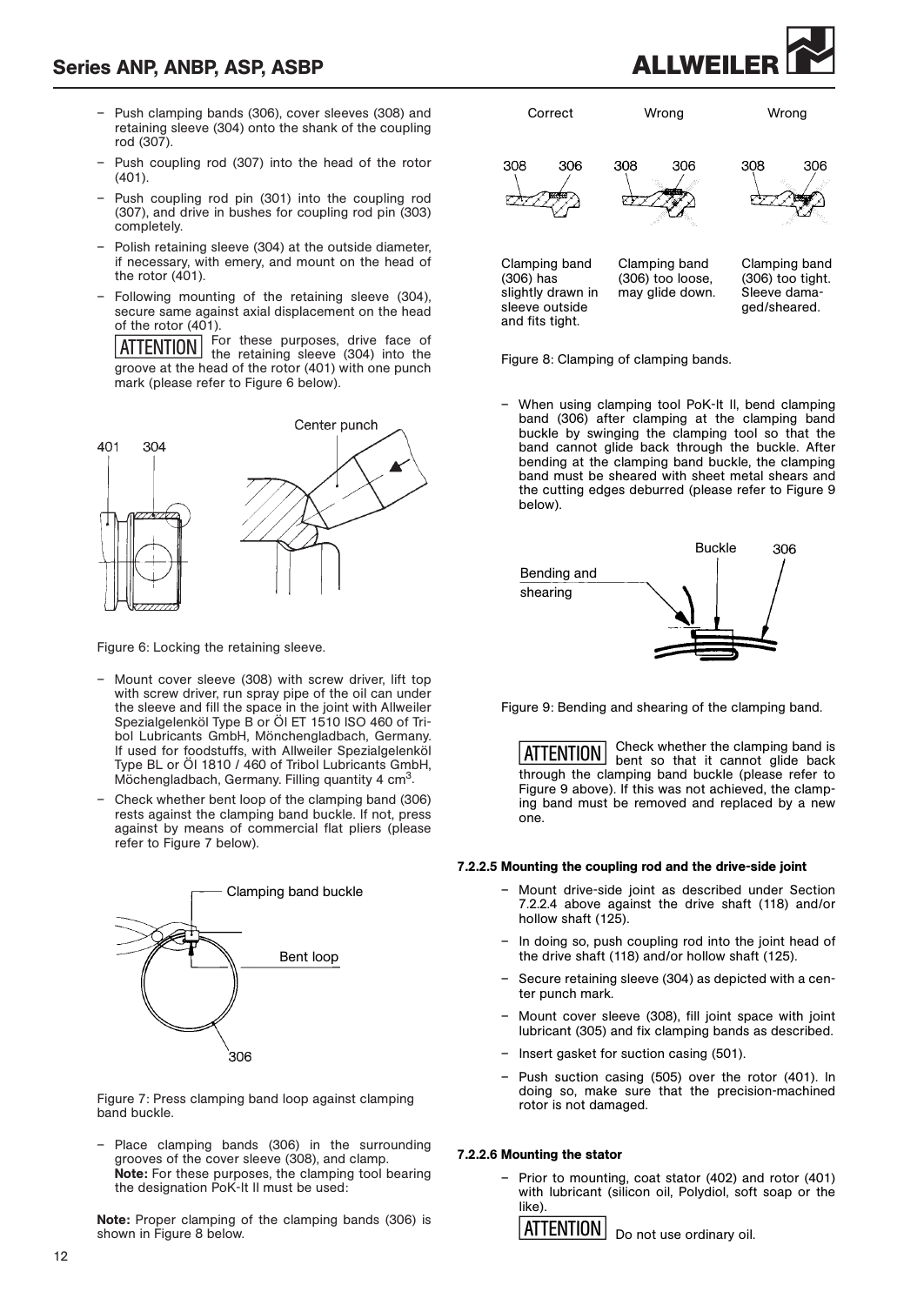

- In case of stators of plastic or metal, insert stator gaskets (403) and (404). Note: In case of stators of plastic, the stator gasket (403) with O-ring must always be on the discharge side.
- Mount stator (402) on the rotor (401). Note: In case of stiffness, simultaneously turn stator (402) by means of chain tongs. For these purposes, fix drive shaft (118) and/or hollow shaft (125).
- Screw up discharge casing (504), stator (402), suction casing (505) and bearing bracket (110) and/or lantern (122) with the tie rods (611) and hexagon nuts (609).

Note: Prior to tightening the hexagon nuts (609), align connecting flange of the suction casing (505). Mind proper position of the connections in the shaft sealing housing (204) and/or shaft sealing housing (214). Please refer to our tables of dimensions.

#### 7.3 Spare parts/replacement parts

In the following sectional drawings with parts lists, all pumps mentioned are represented with the various shaft seal and bearing designs.

The parts marked in the parts list can be provided as spare parts/replacement parts.

Recommended spare parts/replacement parts:  $R =$  large repair kit  $r =$  small repair kit



For reasons of operating safety, only original spare parts<br>delivered by us should be kept on stock and installed. In<br>this connection, we refer to the statements made under delivered by us should be kept on stock and installed. In this connection, we refer to the statements made under Section 2.7 above.

> For spare parts/replacement parts orders, the following must be quoted: Machine numbers Abbreviation of pump Part number Denomination and part quantity or Ident No. and quantity

> Note: The machine number and the abbreviation of the pump are engraved on the name plate. Note: The Ident No. and quantity can be seen from the attached separate spare parts list.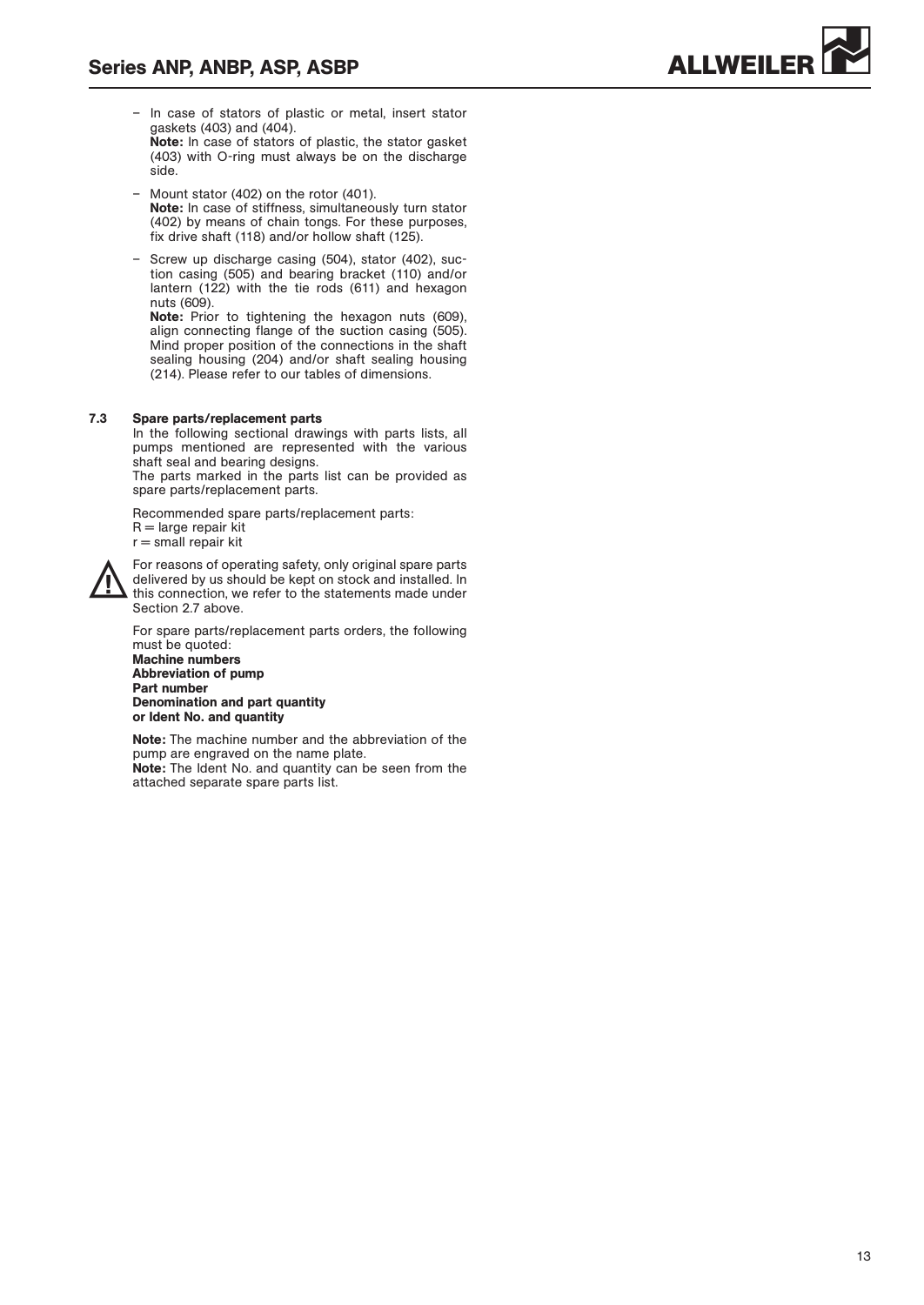# Series ANP, ANBP, ASP, ASBP **ALLWEILE**



## 7.4 Sectional drawings with list of components and recommended spare parts

| Part No. | Denomination                     |                | Qty.           | Part No. | Denomination                     |      | Qty. |
|----------|----------------------------------|----------------|----------------|----------|----------------------------------|------|------|
| 101      | Key                              |                |                | 219      | Mechanical seal                  | R    |      |
| 102      | Spacer sleeve                    |                |                | 220      | Locking pin                      |      |      |
| 103      | Radial bearing                   | R              |                |          |                                  |      |      |
| 104      | Axial bearing                    | $\mathsf{R}$   |                | 301      | Coupling rod pin                 | R, r | 2    |
| 107      | Bearing grease                   | $\mathsf{R}$   | $\circled{1}$  | 303      | Bush for coupling rod pin        | R, r | 4    |
| 110      | Bearing bracket                  |                |                | 304      | Retaining sleeve                 | R, r | 2    |
| 114      | Flinger ring                     |                |                | 305      | Joint lubricant                  | R, r |      |
| 118      | Drive shaft                      | R              |                | 306      | Clamping band                    | R, r | 4    |
| 121      | Circlip                          | $\overline{2}$ |                | 307      | Coupling rod                     | R, r | 1    |
| 122      | Lantern                          |                |                | 308      | Cover sleeve                     | R, r | 2    |
| 123      | Retaining pin                    |                |                | 401      | Rotor                            | R, r |      |
| 124      | Locking device for retaining pin |                |                | 402      | Stator                           | R, r |      |
| 125      | Hollow shaft                     | R              |                | 403      | Stator gasket, discharge side    | R, r |      |
| 127      | Circlip                          |                |                | 404      | Stator gasket, suction side      | R, r |      |
| 129      | Spacer ring                      |                | 3              |          |                                  |      |      |
| 141      | Lubricating paste                | R, r           | 1              | 501      | O-ring to the suction casing     | R, r |      |
|          |                                  |                |                | 502      | Screw plug                       |      |      |
| 201      | Stud bolt                        |                | 2              | 503      | Sealing ring                     | R    |      |
| 202      | Self-locking nut                 |                | $\overline{2}$ | 504      | Discharge casing                 |      |      |
| 203      | Gland half                       | $\overline{2}$ |                | 505      | Suction casing                   |      |      |
| 204      | Shaft sealing housing            |                |                |          |                                  |      |      |
| 207      | Stuffing box packing             | R, r           |                | 601      | Name plate                       |      |      |
| 208      | Flushing ring                    |                |                | 602      | Round head grooved pin           |      |      |
| 209      | Lantern ring                     |                |                | 603      | Information plate: Commissioning |      |      |
| 212      | Screw plug                       |                |                | 604      | Information plate: Suction       |      |      |
| 213      | Sealing ring                     |                |                | 605      | Information plate: Discharge     |      |      |
| 214      | Mechanical seal housing          |                |                | 609      | Hexagon nut                      |      |      |
| 215      | Mechanical seal cover            |                |                | 610      | Washer                           |      |      |
| 218      | $O$ -ring                        | R              |                | 611      | Tie rod                          |      |      |

<sup>1</sup> Please refer to Section 7.2.2.2



Stator of plastic



Stator of metal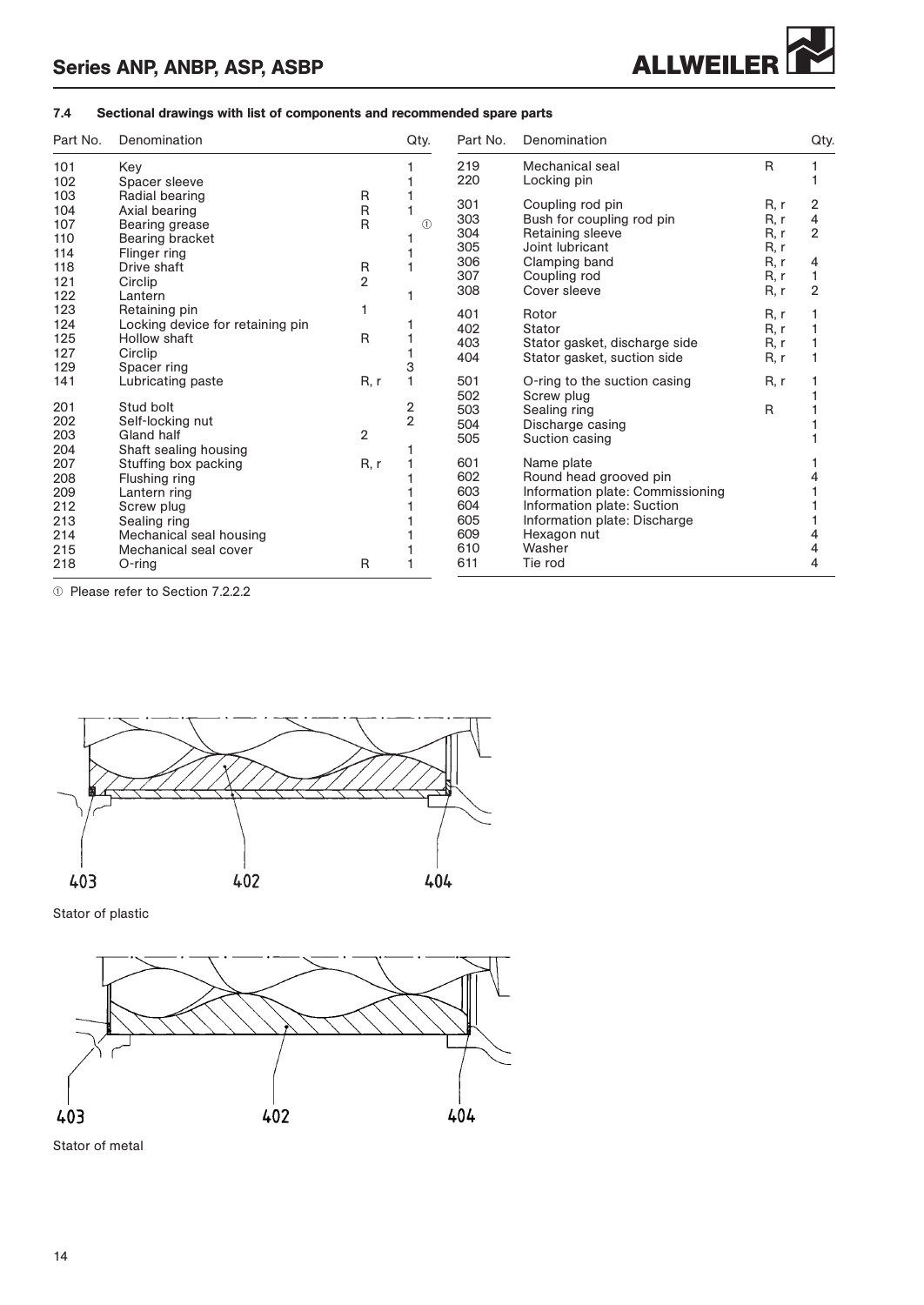# Series ANP, ANBP, ASP, ASBP **ALLWEILER**





P02 Stuffing box with flushing ring



P03 Stuffing box with internal lantern ring



P04 Stuffing box with external lantern ring



G08 and G09 Mechanical seal, double-acting, unbalanced, direction-independent (depicted: design G09)



G00 to G03 Mechanical seal, single-acting, unbalanced, direction-independent (depicted: design G02)



218

214

220

G04 to G07 Mechanical seal, single-acting, unbalanced, direction-independent, with throttled sealing liquid outlet into the pump chamber (depicted: design G06)

Auxiliary connections Arrangement of the auxiliary connections at the shaft seals (as seen from the drive)

Auxiliary connections for double shell for heating or cooling











- box boxes seals seals seals
- Stuffing Stuffing Mechanical Mechanical<br>
box boxes seals seals P02 P03 and P04 G04 to G07 G08 and G09

15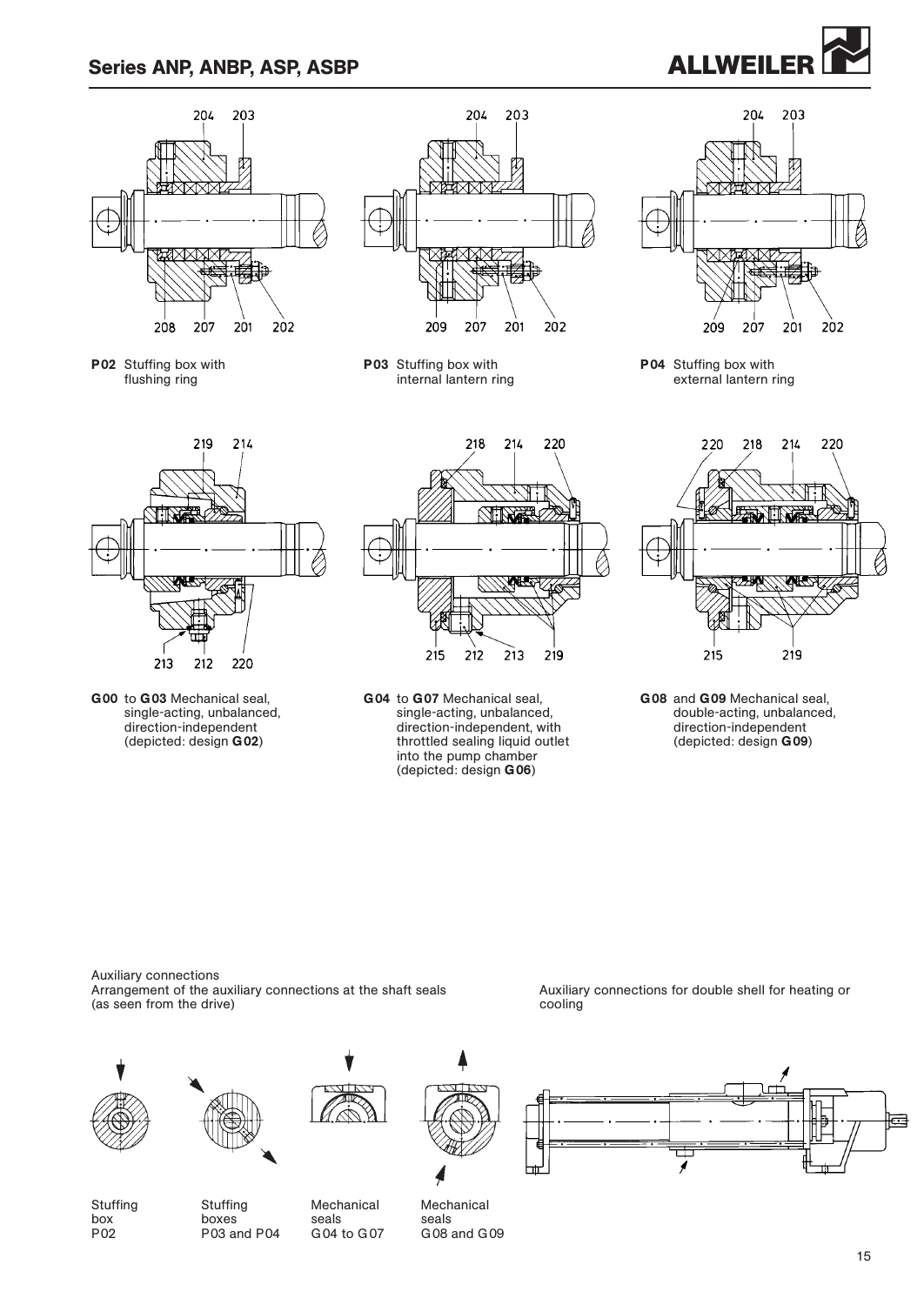

#### Sectional drawing for series ANP



Bearing: B (lubricated for life)

Shaft seal: P01 Stuffing box of standard design (without lantern ring/without flushing).

#### Sectional drawing for series ANBP

The sectional drawing of the pumps of series ASBP is similar.



Bearing: E (external bearing in the drive aggregate) Shaft seal: P01 Stuffing box of standard design (without lantern ring/without flushing).



#### Bearing: C (lubricated for life)

Shaft seal: P01 Stuffing box of standard design (without lantern ring/flushing).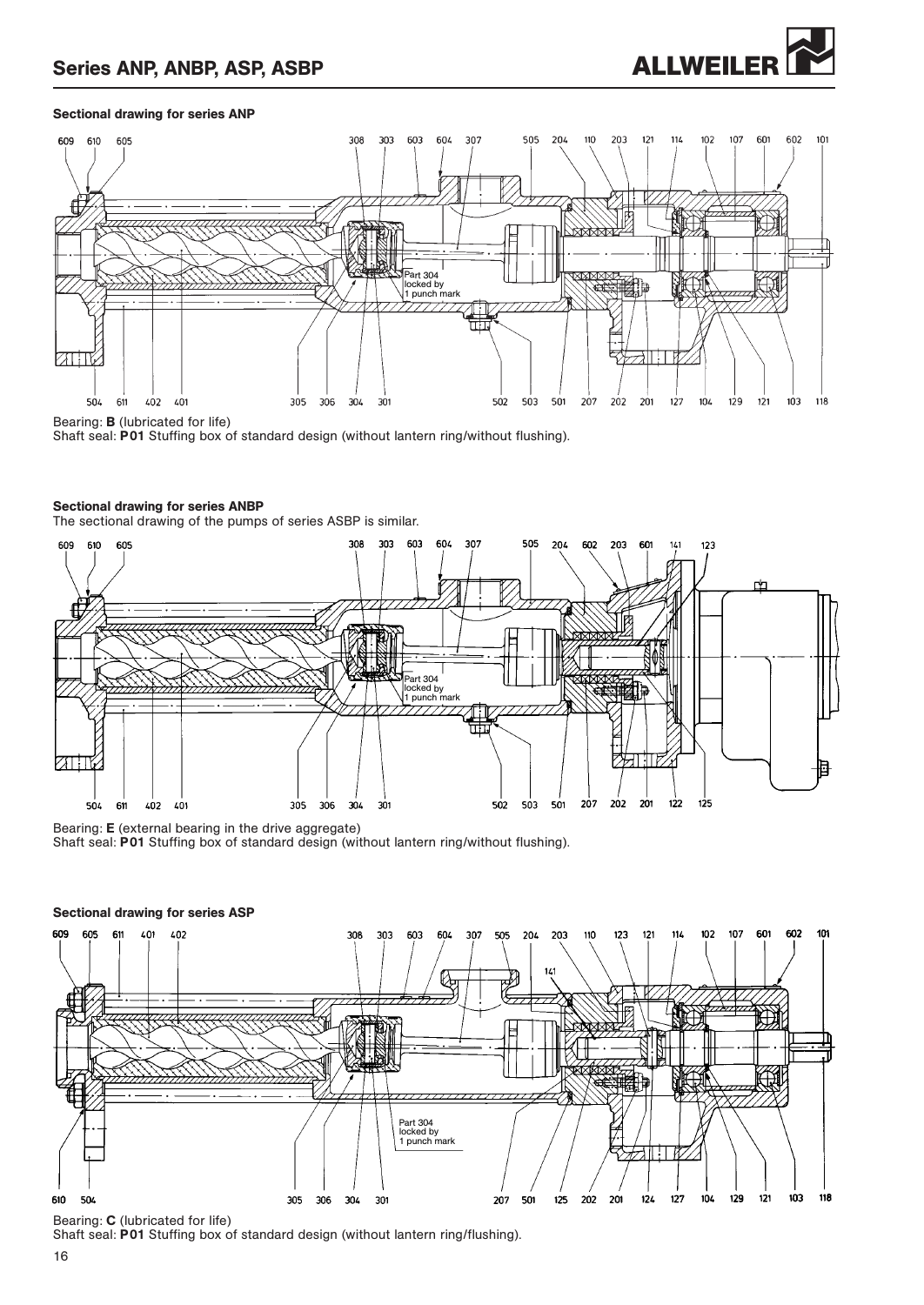